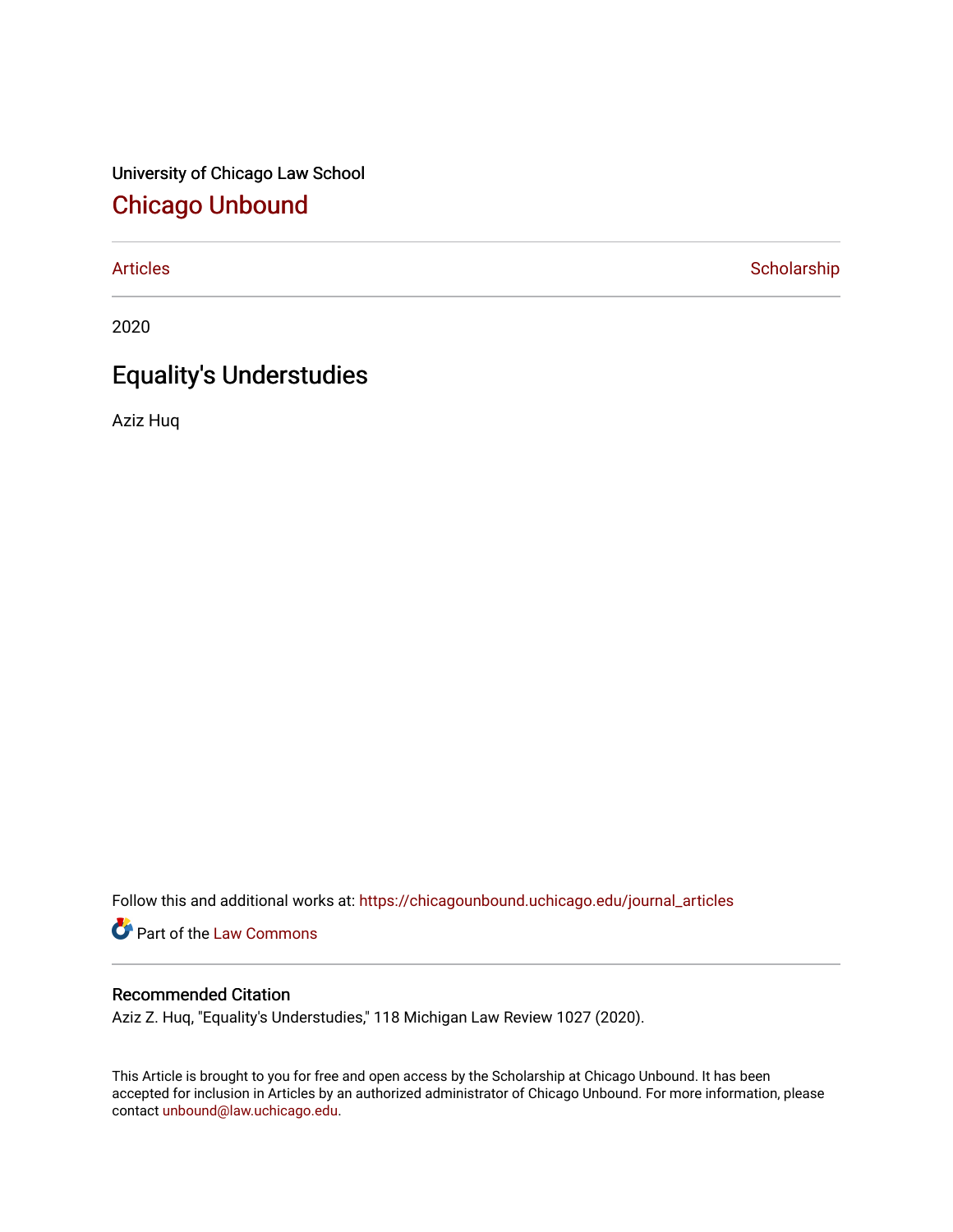# **EQUALITY'S UNDERSTUDIES**

## Aziz Z. Huq\*

PRACTICAL EQUALITY: FORGING JUSTICE IN A DIVIDED NATION. By Robert L. Tsai. New York: W.W. Norton & Company, Inc. 2019. Pp. 276. \$27.95.

#### **INTRODUCTION**

Our Republic these days is riven by divides about what equality demands of us as private and public actors. Consider just a few recent examples:

- Harvard University is challenged in federal court for preferring African Americans over other racial minorities, especially Asian Americans, in their admissions pool.<sup>1</sup> Harvard's flagship law review, meanwhile, faces its own suit over its preferment of minority candidates. 2
- Virginia's Governor Ralph Northam and its Attorney General Mark Herring are swept up into political controversy by news that both dressed in "blackface" during their medical school or college days, respectively.<sup>3</sup> The historical significance of "blackface" is pivotal to these debates; the fact that Northam and Herring are white forms a necessary predicate to the controversy.
- President Donald Trump issues an executive order restricting entry to the United States by nationals of several Muslim-majority countries.<sup>4</sup> The order is challenged several times in federal court

2. Bob Van Voris, Harvard Law Review Suit Opens New Front in Admissions-Bias Fight, BLOOMBERG (Oct. 8, 2018, 12:11 PM), https://www.bloomberg.com/news/articles/2018- 10-08/harvard-law-review-suit-opens-new-front-in-admissions-bias-fight (on file with the Michigan Law Review).

3. Jonathan Martin & Alan Blinder, Second Virginia Democrat Says He Wore Blackface, Throwing Party into Turmoil, N.Y. TIMES (Feb. 6, 2019), https://www.nytimes.com/2019/02/06 /us/politics/virginia-blackface-mark-herring.html [https://perma.cc/VHR2-QUCZ].

4. Trump v. Hawaii, 138 S. Ct. 2392, 2442 (2018) (Sotomayor, J., dissenting).

<sup>\*</sup> Frank and Bernice J. Greenberg Professor of Law and Mark C. Mamolen Teaching Scholar, University of Chicago Law School. The Frank J. Cicero, Jr., Fund supported this writing. My thanks to Andrew Lanham, Sarah McDonald, and Haley Dutch for their terrific and insightful editing work. All errors are mine.

Hua Hsu, The Rise and Fall of Affirmative Action, NEW YORKER (Oct. 8, 2018), https://www.newyorker.com/magazine/2018/10/15/the-rise-and-fall-of-affirmative-action [https://perma.cc/LWG3-B357]; see also Students for Fair Admissions, Inc. v. President & Fellows of Harvard Coll. (Harvard Corp.), No. 14-cv-14176-ADB, 2019 WL 4786210 (D. Mass. Sept. 30, 2019).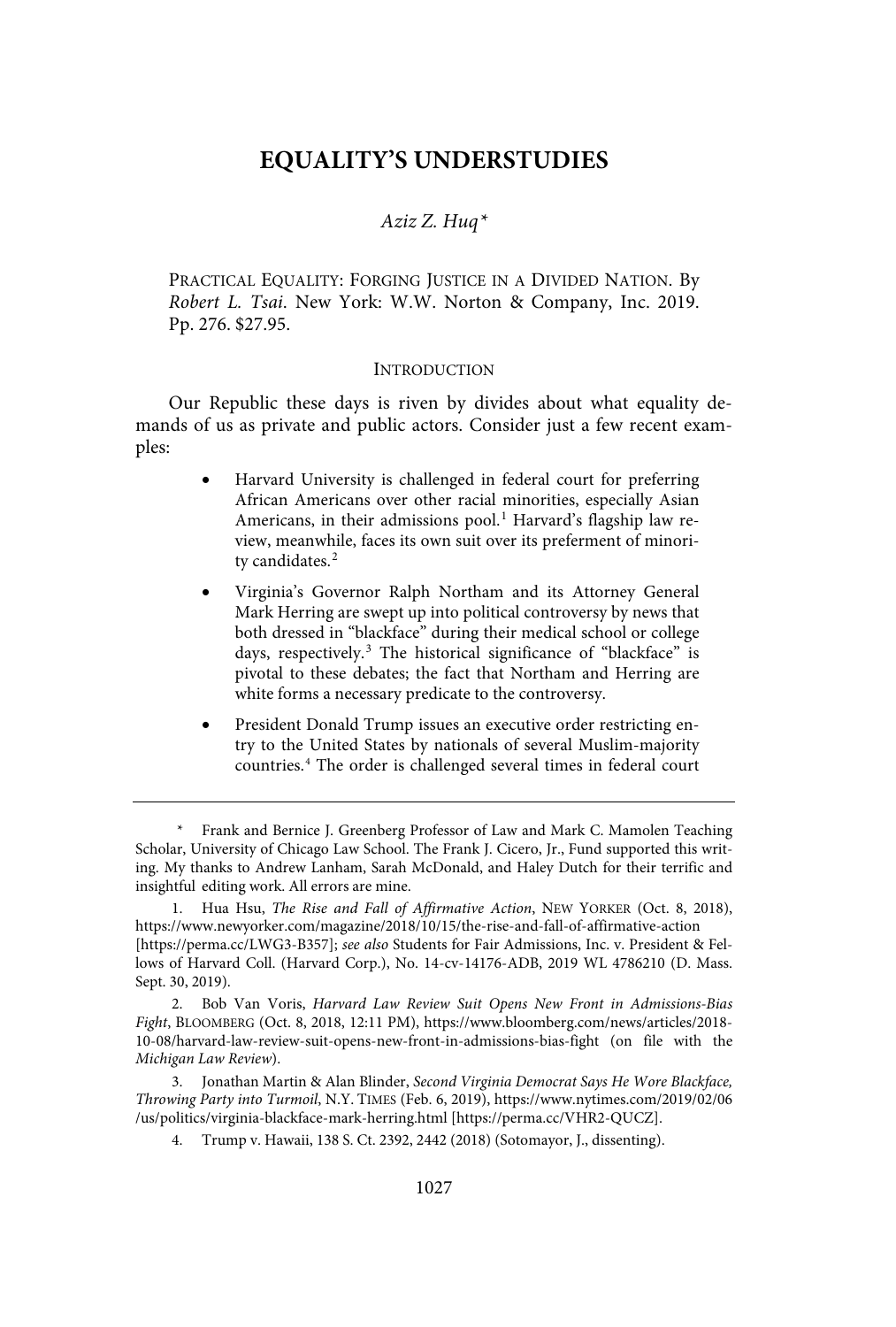as a discriminatory policy at odds with the equal protection component of the Fifth Amendment.<sup>5</sup> Immigration-related deference doctrines, however, preclude close scrutiny of the intentions animating the order.<sup>6</sup> In part because it employs a nationality-based criterion rather than a faith-based criterion on its face, a revised order is ultimately upheld.<sup>7</sup>

• A proposal by Massachusetts Senator and presidential hopeful Elizabeth Warren to impose a "wealth tax" is immediately condemned as a reflection of mere "resentment" and "envy" by the less well-off.<sup>8</sup> Warren's putatively egalitarian proposal is also attacked on the ground that it will fail to address its stated target economic inequality. 9

Each of these national controversies turns on a claim for equality or an allegation that a person or institution has failed to honor the command of equality. Although they have been selected from a narrow band of time, they nonetheless evince the heterogeneity of equality-based arguments presently tendered in the public sphere. Often, albeit not inevitably, equality arguments in public debate are entangled with legal or constitutional arguments. But no one partisan formation holds a monopoly on equality talk. Just like identity politics more generally,<sup>10</sup> equality claims are articulated on all sides of the ideological spectrum of American politics. An objection from "equality" can therefore channel a varied and incongruous array of challenges to legal, personal, and institutional arrangements. And it can be leveled by a motley crowd of conservatives, libertarians, liberals, and progressives. We are thus bound together by a conceptual vocabulary even as we are divided in its applications.

The idea that equality is a deeply plural concept is not new.<sup>11</sup> The related idea that equality standing alone is indeterminate, <sup>12</sup> however, and hence

8. Tyler Cowen, Resentment of the Wealthy Is Not a Policy, BLOOMBERG OPINION (Feb. 1, 2019, 6:00 AM), https://www.bloomberg.com/opinion/articles/2019-02-01/warren-wealthtax-resentment-is-not-a-policy (on file with the Michigan Law Review).

9. Daniel Hemel, Elizabeth Warren's Wealth Tax on the Super-Rich Is the Wrong Solution to the Right Problem, TIME (Jan. 30, 2019), http://time.com/5516903/elizabeth-warrenwealth-tax-income-assets/ [https://perma.cc/ZD7N-VKNV].

Cf. ASAD HAIDER, MISTAKEN IDENTITY: RACE AND CLASS IN THE AGE OF TRUMP 44 (2018) (noting that the "primordial" form of race is the "white race").

11. See, e.g., DOUGLAS RAE ET AL., EQUALITIES 132 (1981) ("Equality splits itself into many distinct notions, each an element in its grammar."); infra text accompanying notes 18-34. In separate work, I have argued that the narrower term "discriminatory intent" is also characterized by irresolvable pluralism. See Aziz Z. Huq, What Is Discriminatory Intent?, 103

<sup>5</sup>. See, e.g., Washington v. Trump, 847 F.3d 1151, 1167 (9th Cir. 2017).

<sup>6</sup>. Trump v. Hawaii, 138 S. Ct. at 2418–19 (majority opinion); Washington v. Trump, 847 F.3d at 1167 (addressing plaintiffs' claim that the order violates the equal protection guarantee).

<sup>7</sup>. Trump v. Hawaii, 138 S. Ct. at 2421 (upholding the executive order). For a detailed account of the litigation, see Aziz Z. Huq, Article II and Antidiscrimination Norms, 118 MICH. L. REV. 47 (2019).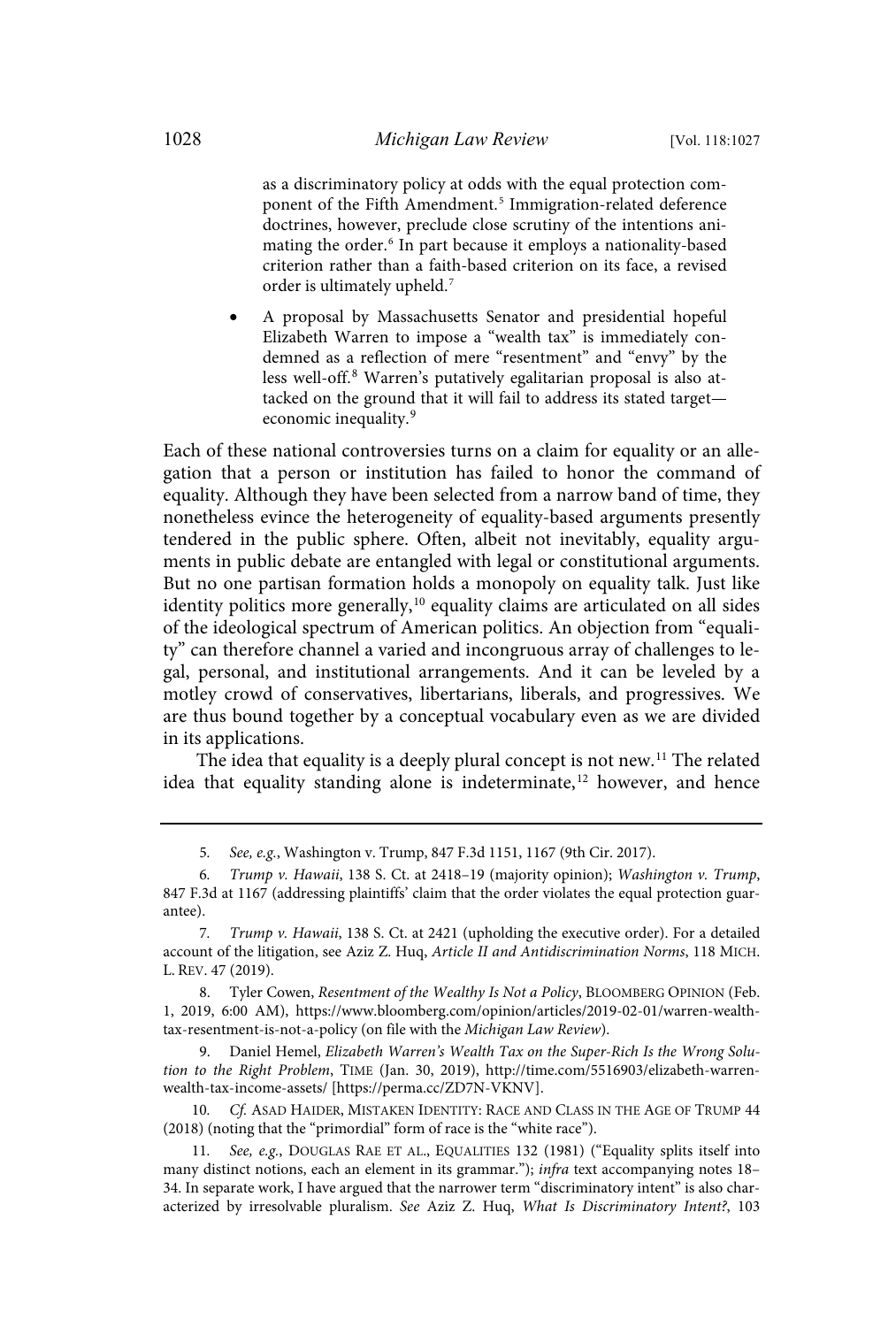must be specified and clarified rather than simply being taken as a given, has been gaining ground in recent years. This is in part the result of several scrupulous studies by political theorists and legal scholars looking at equality and the related concept of discrimination from a range of different angles.<sup>13</sup> By contrast, the idea that equality is dispensable for moral and ethical critique and for public policy reform is not a familiar proposition. It is rather a novel and challenging idea. Yet that is the core claim of Robert L. Tsai's Practical Equality: Forging Justice in a Divided Nation. <sup>14</sup> Tsai's central proposal to discard equality as an otiose criterion for legal and political strategy is at once surprising and also provocative in itself. That it should come from a respected and accomplished progressive scholar makes the book even more noteworthy, and even more worthy of close consideration.

My aim in this Review is to examine closely Tsai's idea that equality is a dispensable term in contemporary legal, ethical, and political debate. Such a claim clearly cannot rest on an observation of equality's rhetorical disutility or its irrelevance to observed debates. Plainly, many commentators of different ideological camps believe it to be an indispensable concept. Rather, Tsai's claim must hinge on the prediction that some set of normative goals is better achieved by abandoning equality talk in favor of substitutes. This indeed is his approach. As I read the book, he aims in effect to short-circuit difficult theoretical inquiries by asking directly how equality values are best advanced on the ground. Specifically, instead of embarking on the controversial and conceptually arduous task of specifying the material conditions or moral coordinates of equality, Tsai proposes that we abandon that "quest" (p. 230). In its place, he suggests, we should work for "a form of pragmatism to protect our progress on equality and to find other ways of doing justice when we have trouble agreeing to do it explicitly" (p. 37). To lend substance to this

14. Robert Tsai is a Professor of Law, American University Washington College of Law.

CORNELL L. REV. 1211, 1240–65 (2018) (identifying five different species of discriminatory intent in Supreme Court jurisprudence).

<sup>12.</sup> The canonical formulation by Peter Westen asserts that "equality is entirely '[c]ircular.' It tells us to treat like people alike; but when we ask who 'like people' are, we are told they are 'people who should be treated alike.' Equality is an empty vessel with no substantive moral content of its own." Peter Westen, The Empty Idea of Equality, 95 HARV. L. REV. 537, 547 (1982) (alteration in original) (footnote omitted). Westen's position was immediately contested. See, e.g., Kent Greenawalt, How Empty Is the Idea of Equality?, 83 COLUM. L. REV. 1167, 1168 (1983) (distinguishing formal and substantive conceptions of equality, and suggesting that only the former fall within Westen's argument, and then only imperfectly).

<sup>13.</sup> Among the leading recent works are ELIZABETH ANDERSON, THE IMPERATIVE OF INTEGRATION (2010); BENJAMIN EIDELSON, DISCRIMINATION AND DISRESPECT (2015); DEBORAH HELLMAN, WHEN IS DISCRIMINATION WRONG? (2008); TARUNABH KHAITAN, A THEORY OF DISCRIMINATION LAW (2015); and T.M. SCANLON, WHY DOES INEQUALITY MATTER? (2018). All of these works are deeply insightful, and reward sustained study. Note also that these works concern both the concepts of "equality" and "discrimination," which seem related, but need not be identical. Discrimination, for example, might be a failure of equality (e.g., racial animus). Alternatively, they may be functionally conjoined such that the practice of equality requires acts of discrimination (e.g., the accommodation of those with disabilities, and only them, in academic testing contexts).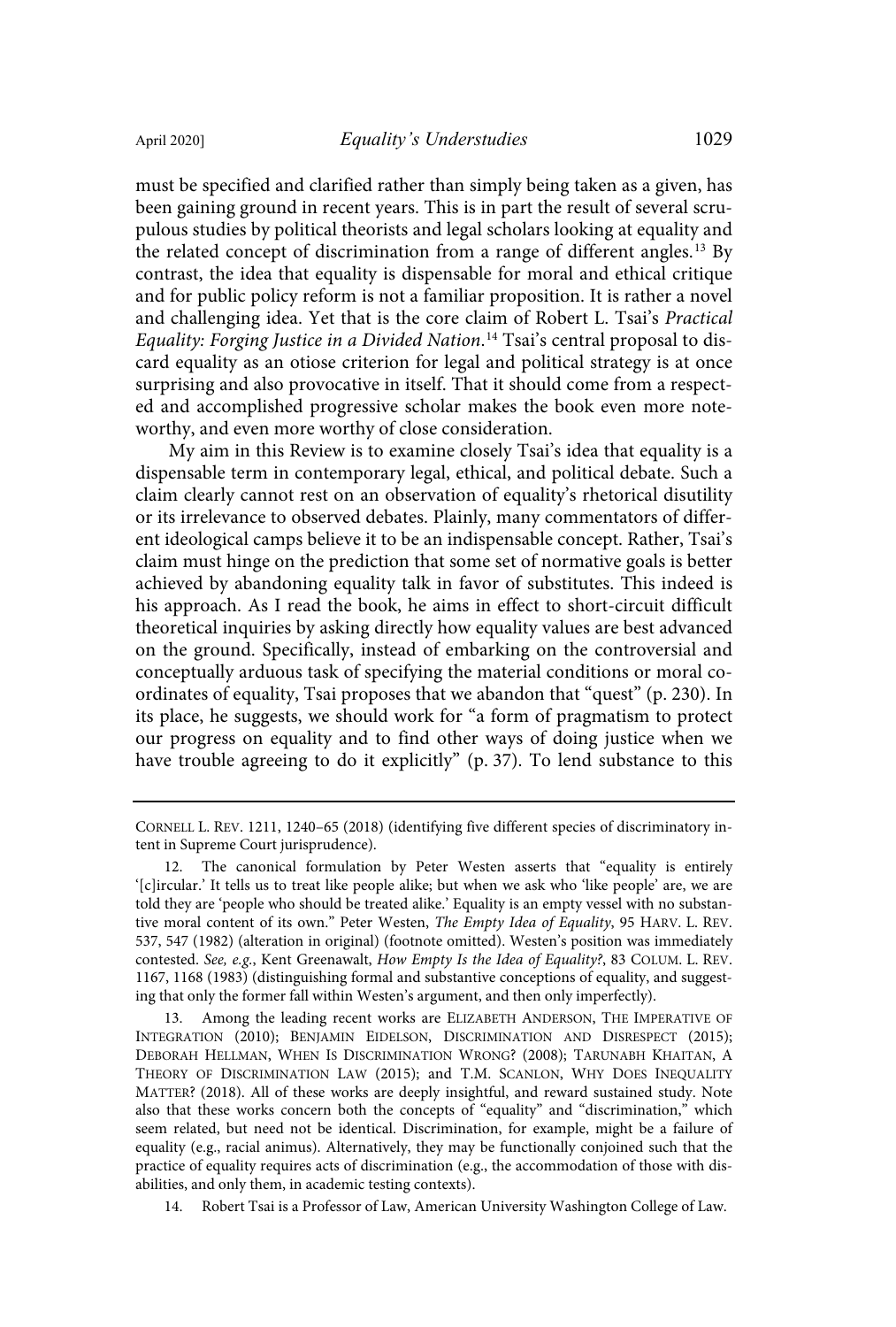broad proposal, Tsai develops in granular detail four alternatives for equality: due process, minimal rationality, anticruelty, and free speech (p. 7). I will call these equality's proposed understudies. They can be understood as legal or ethical claims, or even less ambitiously as political slogans. In either capacity, they are to be yoked to the pikes of lawyers and party leaders in lieu of equality talk as they charge into battle. In Tsai's view, the best way to sustain and even advance equality is to abandon direct talk or action oriented toward it and instead to take on the garb, however ill-suited, of its four understudies. Equality talk itself, he intimates, can be disregarded as functionally unfit to the task at hand.

Even if one does not embrace his view—and for reasons I hope to make plain, I don't—Tsai's bracing polemic for equality's redundancy casts fresh light on familiar terrain. Fifty-odd years ago, arguments against the desegregation of schools hinged on the perceived risk of "mingling" of the races and the attendant downfall of the "Southern white race."<sup>15</sup> Today, the same arguments about racial purity—and, by implication, racial hierarchy—are proffered in defense of the harsh and selective enforcement of immigration law against migrants on the southern (but not northern) border. <sup>16</sup> Now, as then, with the political headwinds seemingly pressing against emancipatory change, there are many progressives and liberals who would seek shelter in any port. Tsai's offer of alternative instruments to achieve equality will seem timely and needful to such readers. Although Tsai does not draw upon it, the history of political thought also provides ballast for his argument. It was not until the eighteenth century that claims about equal entitlements based on a common humanity became a lodestar for political action and arguments.<sup>17</sup> If equality is indeed an innovation in political thought, there may be no reason to maintain it as a central term. Practical Equality therefore serves as an opportunity for discerning precisely what work the term "equality" does that its understudies cannot in the pursuit of broadly left-liberal projects related to the establishment of a just polity. While I resist the idea that equality can be abandoned as a central term of legal or political debate, and while I query its fungibility with other moral ideals, I nonetheless walk away from Tsai's work with many valuable insights. Even if it does not persuade all of its readers, Practical Equality still provides a valuable opportunity to consider how equality can most effectively be deployed.

<sup>15.</sup> Anders Walker, Legislating Virtue: How Segregationists Disguised Racial Discrimination as Moral Reform Following Brown v. Board of Education, 47 DUKE L.J. 399, 401 (1997).

<sup>16</sup>. See Jayashri Srikantiah & Shirin Sinnar, White Nationalism as Immigration Policy, 71 STAN. L. REV. ONLINE 197, 198 (2019) ("The President's statements and policies suggest that he views U.S. national identity in racial terms and seeks to preserve the nation's predominantly white identity."). For Tsai's views on contemporary white nationalism, see pp. 219–28.

<sup>17.</sup> Certainly, the idea that all are entitled to equal shares of some good, be it opportunity, wealth, or resources, is a relatively recent one. SAMUEL FLEISCHACKER, A SHORT HISTORY OF DISTRIBUTIVE JUSTICE 2 (2004) (challenging the idea that disputes about the meaning of distributive justice go back to the classical period, and instead positing an Enlightenment origin).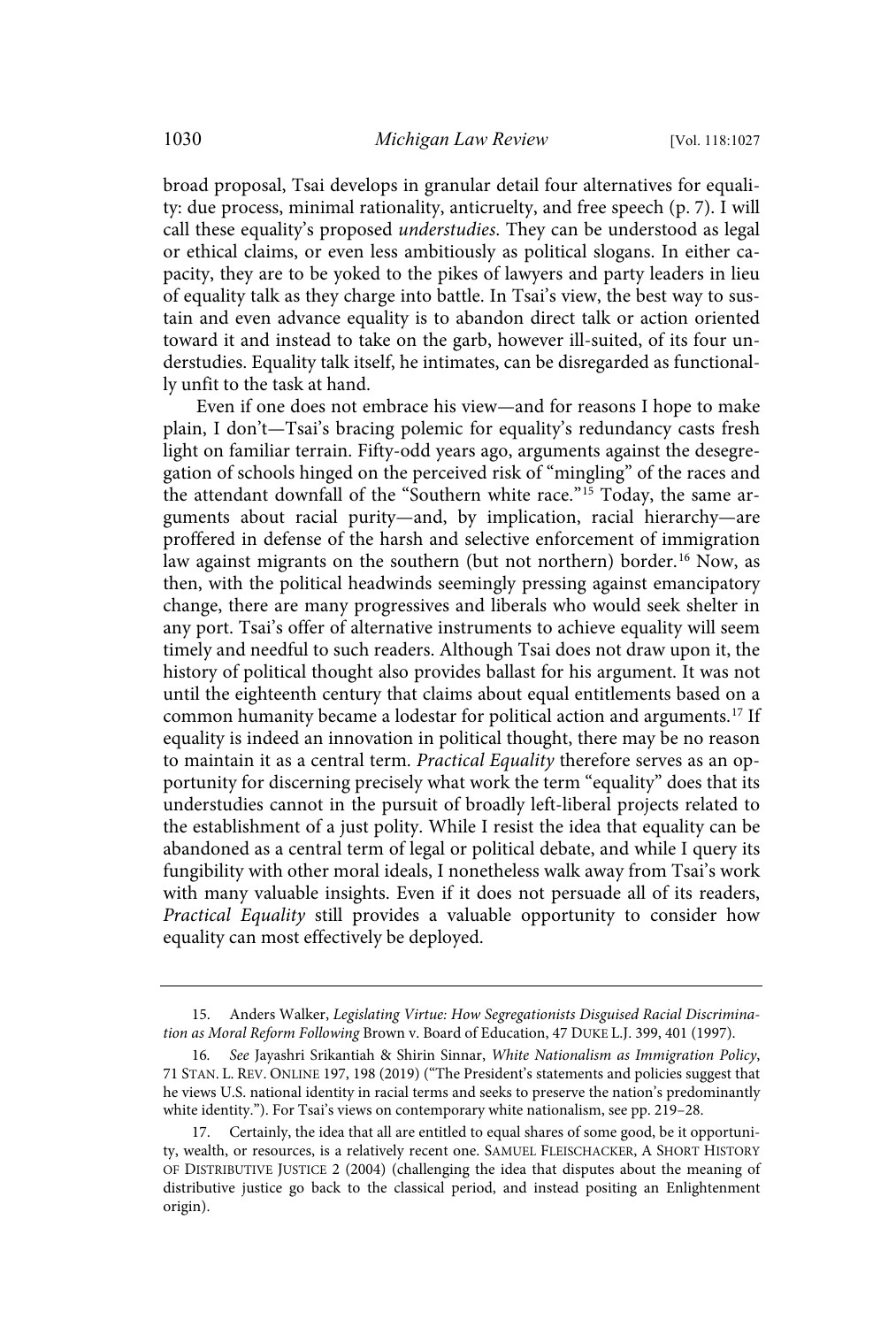This Review proceeds as follows. Part I summarizes Tsai's core claim and situates it in the context of ongoing political and legal developments. Part II then critiques Tsai's claim by evaluating his use of equality and the adequacy of his proposed understudies. I suggest that none of these understudies can do the salutary work Tsai hopes. In particular, I argue that the failures of human sympathy that consistently undermine the progressive equality project (a project to which Tsai plainly subscribes—as do I) will equally puncture the proposed understudies. A final, brief Part III reconsiders how equality might be analyzed and deployed as a regulative ideal in modern American politics and law.

#### I. EQUALITY AND ITS ALTERNATIVES

An inquiry into the "practical" use of equality needs a threshold definition of equality. Tsai defines equality to mean that "individuals in similar circumstances ought to be treated the same" (p. 8). This definition is revealing in one way. But it is opaque along other margins.

It is revealing in the sense of showing that Tsai takes individuals to be the objects of equality. This excludes the thought that groups might be the proper object of solicitude, otherwise known as "bloc-regarding equality." 18 It also rules out the possibility that the appropriate object of egalitarian concern is the basic structure of society, famously defined in the Rawlsian tradition as "the major political, economic, and social institutions that make fruitful social cooperation possible and that apportion the benefits and burdens of such cooperation."<sup>19</sup> Some scholars mining the Rawlsian version of liberalism have refined John Rawls's principles of justice into a demand that sounds in the register of equality. For instance, the philosopher Tommie Shelby has powerfully argued in a Rawlsian register for the deep wrongfulness of "ghettos"—that is, pockets of concentrated economic, social, and legal disadvantage that systematically undermine the lifecycle opportunities of particular subsets of the population. 20

Tsai's quintessentially liberal and individualist focus also rules out certain policies and ambitions from an egalitarian agenda a priori. For example, Senator Warren's aspiration to create a more level economic playing field or Harvard's (alleged) ambition to create an educational environment in which several racial groups have a meaningful presence in the form of a "critical mass"<sup>21</sup> of students do not plainly count as egalitarian.<sup>22</sup> Claims in the Marx-

19. TOMMIE SHELBY, DARK GHETTOS: INJUSTICE, DISSENT, AND REFORM 20 (2016).

20. Id. at 47.

<sup>18.</sup> RAE ET AL., supra note 11, at 36–38, 43 ("A claim of equality for two or more subject classes, equality being required between these classes (blocs) and not within them."). A variant is segmental equality, by which all those within a certain class must be treated equally, even if different classes are treated differently. Id. at 43.

<sup>21</sup>. Cf. Grutter v. Bollinger, 539 U.S. 306, 334–36 (2003).

<sup>22</sup>. See supra text accompanying notes 1–2, 8–9. I say "allegedly" because I have no sense of what the good folk at Harvard really believe.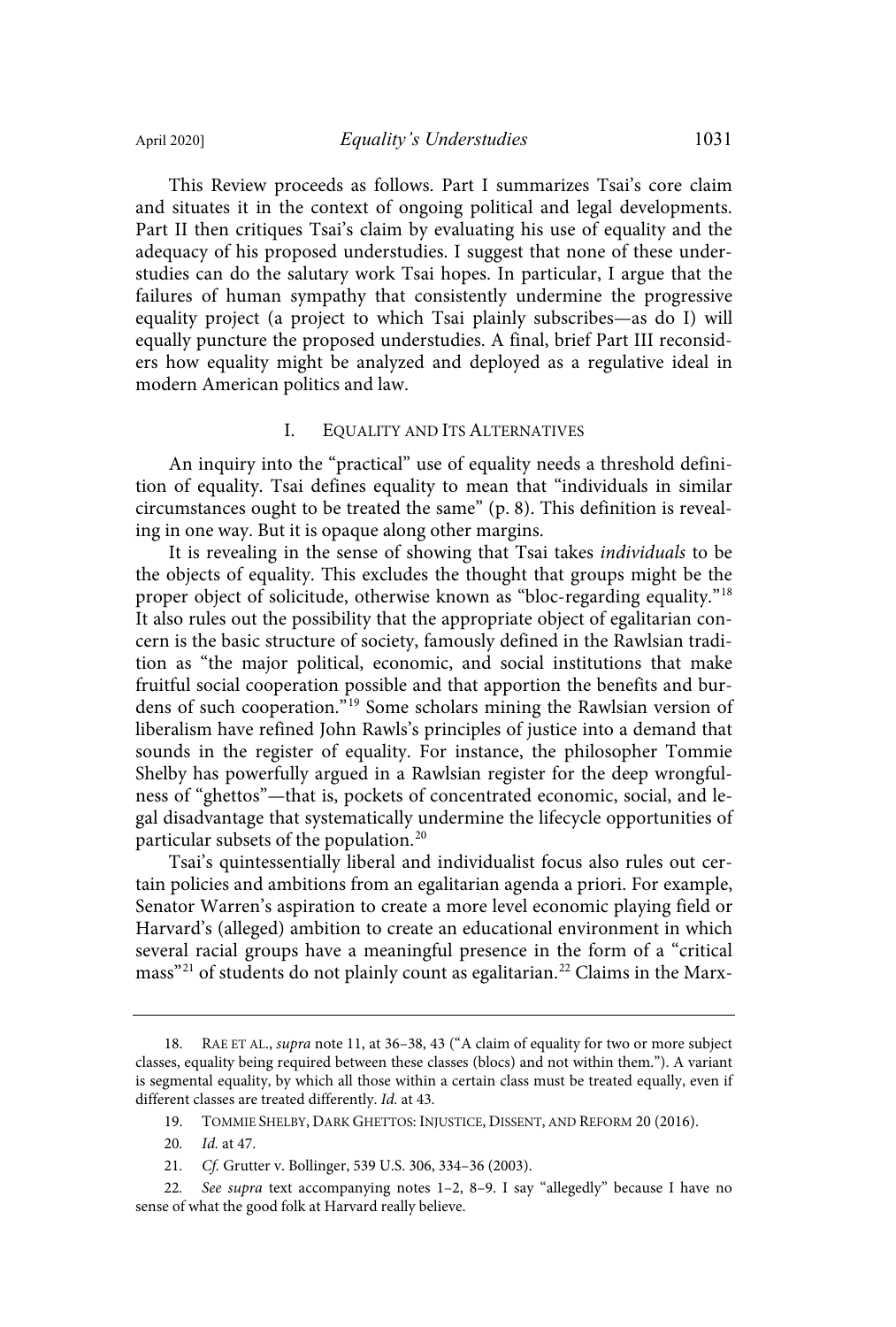ian tradition against the basic economic arrangements of industrial, financial, or other mutations of capitalism all seem to fall outside Tsai's definition, too.<sup>23</sup> With some effort, to be sure, one might fit an argument for an entitlement to basic income into his understanding of equality. But the arguments for basic income generally configure it as an instrument of larger, more systemic social reform. <sup>24</sup> Without meaning to sound judgmental here, I want to stress the point that Tsai has defined "equality" in a way that rules out of court a whole host of understandings that have historically fallen under that rubric.<sup>25</sup> This means that he does not address—indeed, does not have to address—the circumstance in which a group- or structure-focused argument about equality comes into conflict with an individual-based equality claim. Affirmative action, of course, can be characterized in this fashion, as can Senator Warren's wealth tax. But the equality-centered nature of these conflicts about affirmative action and redistributive taxation are elided by Tsai's definition of equality.<sup>26</sup> Clarity is bought at the cost of losing sight of certain moral questions traditionally associated with the project of equality.

Even while embracing a liberal, individualistic framework, moreover, Tsai's definition gives us a very open-textured conception of equality, one that is marred by numerous ambiguities. First, he deliberately offers no definition of what it means to be "in similar circumstances" and no definition of what it means to be treated "the same." A simple example of why this matters relates to pregnancy: Is the trait of "pregnancy" a relevant distinction between persons in respect to which claims of equality can arise in the first

<sup>23.</sup> On the centrality of equality to the Marxian tradition, see G.A. COHEN, SELF-OWNERSHIP, FREEDOM, AND EQUALITY 6 (1995) ("Classical Marxists believed that economic equality was both historically inevitable and morally right.").

<sup>24</sup>. See generally Philippe Van Parijs, Basic Income: A Simple and Powerful Idea for the Twenty-First Century, 32 POL. & SOC'Y 7 (2004) (introducing this concept).

<sup>25.</sup> In some tension with this individual focus, Tsai occasionally makes assertions that invite an inquiry into social structure. For instance, he writes that egalitarianism calls for arguments that "presuppose a community based on mutual respect and to explain how a course of action will allow individuals to live a morally rewarding life." P. 14. Later, he worries about the "state's expanded capability to stratify individuals along all kinds of dimensions." P. 230. Setting aside the question whether it is wise to "presuppose" a decent social structure when arguing in favor of a reform to that very end, I think that many of the arguments of this form that might have force under present conditions would focus upon social structure and intergroup relations, and not on individual entitlements.

He is also excused from dealing with problems that arise within group-based claims of equality. For instance, it can be the case that two groups are equal in the sense that the median member of the group is treated the same (e.g., the average wage of a man and a woman in a given industry are at parity), but that median members of each stratum of the group are treated differently from the median members of the parallel stratum (e.g., the average wages of male and female CEOs and janitors both diverge from their gender comparator group). For a formal definition, see E.H. Simpson, The Interpretation of Interaction in Contingency Tables, 13 J. ROYAL STAT. SOC'Y, SERIES B (METHODOLOGICAL) 238 (1951).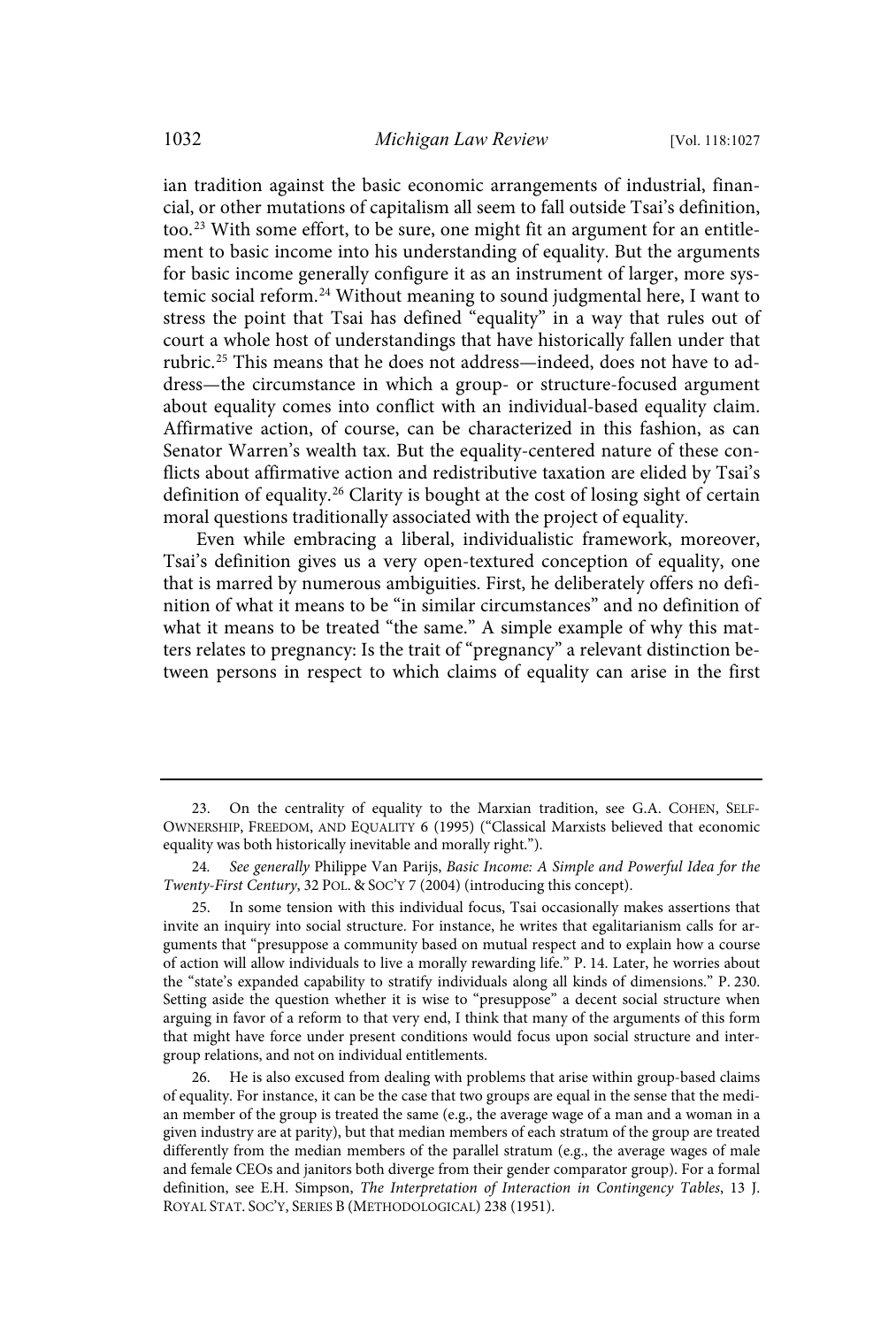instance? Or should it be subsumed within the categories of sex or gender? 27 To the extent that questions of pregnancy impinge upon a domain of human activity—say, control over reproductive capabilities, sexual relations, or labor-force participation—is it even a domain in which claims of equality have normative bite? Or is it a sphere of human activity in which the idea of equality has no role to play? (Consider in this regard the role that race should play in one's choice of sexual partners; then repeat the exercise with gender. <sup>28</sup>) If equality indeed is a relevant criterion of evaluation, who then is "in similar circumstances" to a pregnant employee or applicant? A nonpregnant employee without any other relevant conditions? Or a nonpregnant employee with, say, a medical condition that imposes physical constraints and a risk of absence, analogous to pregnancy? I don't mean to suggest here a specific answer here to these questions. Rather, I want to underscore the point that even so basic a question as whether an employer can have a "no pregnancy" rule consistent with equality raises a host of questions about how

More generally, what counts as pertinent to equality under particular factual circumstances must be identified and justified, and this requires some sort of theory. As Douglas Rae explained in a seminal treatment of the subject, equality talk always and necessarily rests upon "an account of the ways in which . . . judgments [of equality] form coherent patterns of similarity and difference, consistency and contradiction."<sup>29</sup> Rae describes this as a grammar of equality, insofar as it mediates the "basic structural problems lying between abstract and practical equalities."<sup>30</sup> Implicit in his argument is the complementary concern that equality talk without a specification of a mediating grammar, and a justification of that specification, has a hollow normative core. That is, in ascertaining what equality demands in a specific case, almost all the normative and theoretical work is done in the putatively empirical determinations about what units of comparison to use, what traits to compare, and the like.

a general and abstract principle of equality is to be linked to specific parame-

ters of human and social experience.

It's not the case that there's no way of answering these questions. The philosopher T.M. Scanlon recently identified six different reasons that ine-

<sup>27.</sup> For the Supreme Court's view, see Geduldig v. Aiello, 417 U.S. 484, 496 n.20 (1974) ("Normal pregnancy is an objectively identifiable physical condition with unique characteristics.").

<sup>28.</sup> One's choice of sexual or romantic partner is often considered a domain free of the demands of equality and nondiscrimination. See Elizabeth F. Emens, Intimate Discrimination: The State's Role in the Accidents of Sex and Love, 122 HARV. L. REV. 1307 (2009). But those choices do have quite predictable political consequences that are, in a sense, salient to equality norms. For a brilliant and heterodox discussion of these issues, see Amia Srinivasan, Does Anyone Have the Right to Sex?, LONDON REV. BOOKS (Mar. 22, 2018), https://www.lrb.co.uk/v40 /n06/amia-srinivasan/does-anyone-have-the-right-to-sex (on file with the Michigan Law Review).

<sup>29.</sup> RAE ET AL., supra note 11, at 15 (emphasis omitted).

<sup>30</sup>. Id.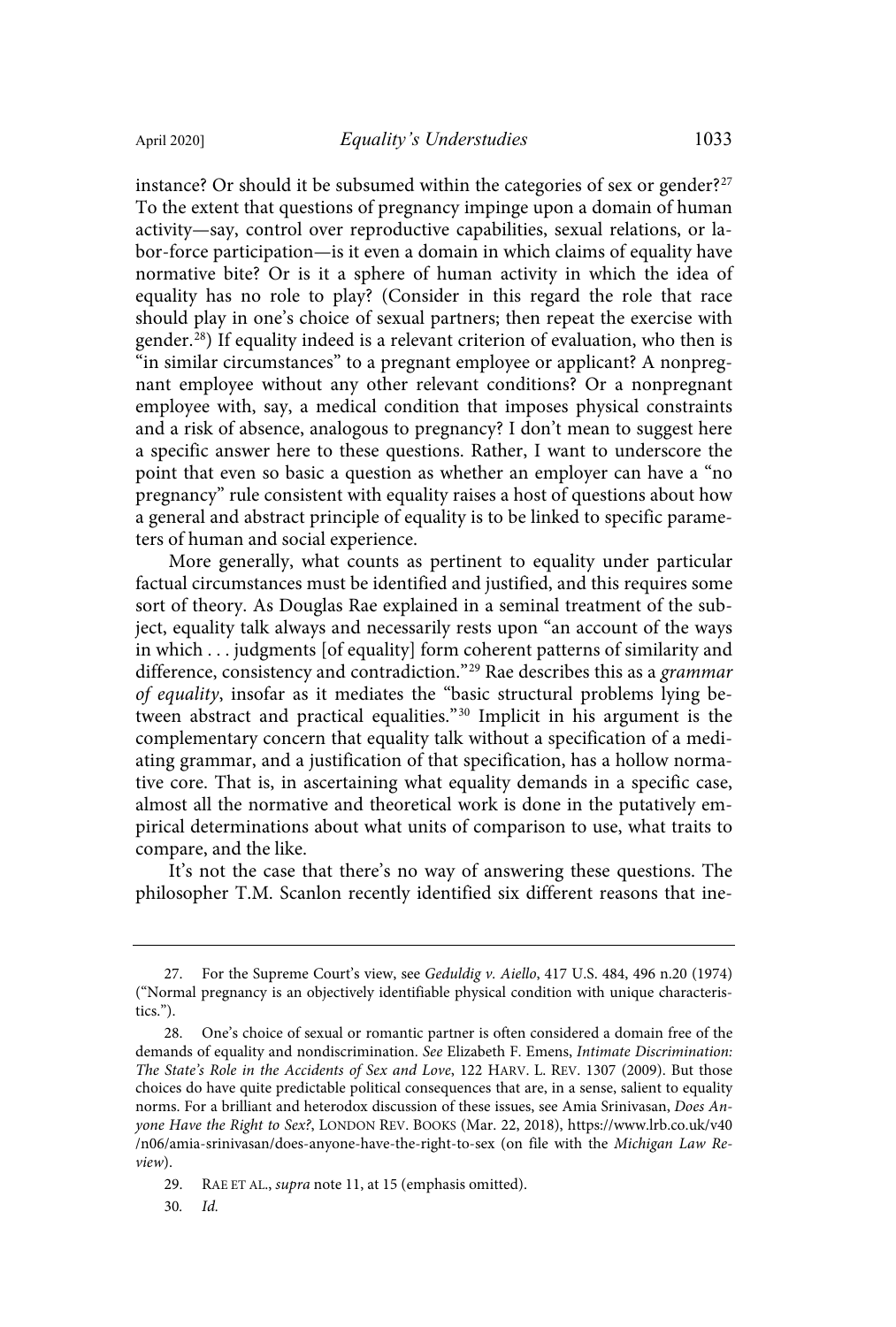quality might be deemed objectionable, ranging from its engendering of "humiliating differences in status" to its origin in "economic institutions that are unfair." <sup>31</sup> Lurking behind Scanlon's taxonomy is a long and tangled debate in political theory concerning the appropriate unit for evaluating equality. On one side of this debate are the so-called luck egalitarians, who take the fundamental aim of equality to be the compensation of people for undeserved bad luck.<sup>32</sup> On the other side are those who argue for a relational understanding of equality, which seeks "the construction of a community of equals" and "integrates principles of distribution with the expressive demands of equal respect." <sup>33</sup> (Remember that language; we'll come back to it.) This is why the law professor Peter Westen, writing almost forty years ago, complained about the "derivative, secondary" nature of equality as a normative touchstone and urged that it be abandoned in favor of plainer rights talk. 34

I think Tsai is fairly read to personally understand all these uncertainties and unsettled questions. I see no reason to infer that he is simply assuming them away because they are inconvenient. Rather than ignoring them, he suggests that it is the very difficulty of settling this buzzing swarm of definitional, "grammatical" questions (to invoke Rae's useful terminology) that provides a reason to avoid an excessive reliance on the term equality in the first place. Tsai thus acknowledges, in an unmistakably worried tone of voice, that equality is an "inescapably moral concept" (p. 23). He fears that a "broad theory of equality" may well have "no real meaning" for the populations that it putatively benefits (p. 43). Theory, on his account, yields "few satisfying or permanent resolutions" (p. 38). And "it's just too easy to get caught up in the minutiae of social differences" and hence "paralyzed by inaction" (p. 103). (Note that this might be a problem of theory, or it might be an indictment of a certain genre of practical identity politics.) Worse, at least when it comes to racial equality, the psychological priming effect from the nonwhite faces of inequality's victims may "create new psychological and political roadblocks to legal change" (p. 144). Based on these concerns, and out of a fear of "political resistance and blowback" against equality demands,<sup>35</sup> Tsai contends that we should abandon the "quest for gorgeously rendered concepts that can solve all of our problems at once" and instead "become grittier in our disposition, while broadening our tactics" (p. 230).

At the same time as Tsai makes this tactical retreat from equality as an explicit standard for lawyers or social movements, I do not read him as embracing Westen's counsel and abandoning equality talk entirely. I do think Tsai is in favor of a direct and unmediated analysis of the underlying indi-

(1999).

<sup>31.</sup> SCANLON, supra note 13, at 8–9.

<sup>32</sup>. See, e.g., G.A. Cohen, On the Currency of Egalitarian Justice, 99 ETHICS 906 (1989).

<sup>33.</sup> Elizabeth S. Anderson, What Is the Point of Equality?, 109 ETHICS 287, 289, 313

<sup>34.</sup> Westen, supra note 12, at 542, 548.

<sup>35</sup>. See, e.g., p. 89 (detailing judicial efforts to abolish the death penalty).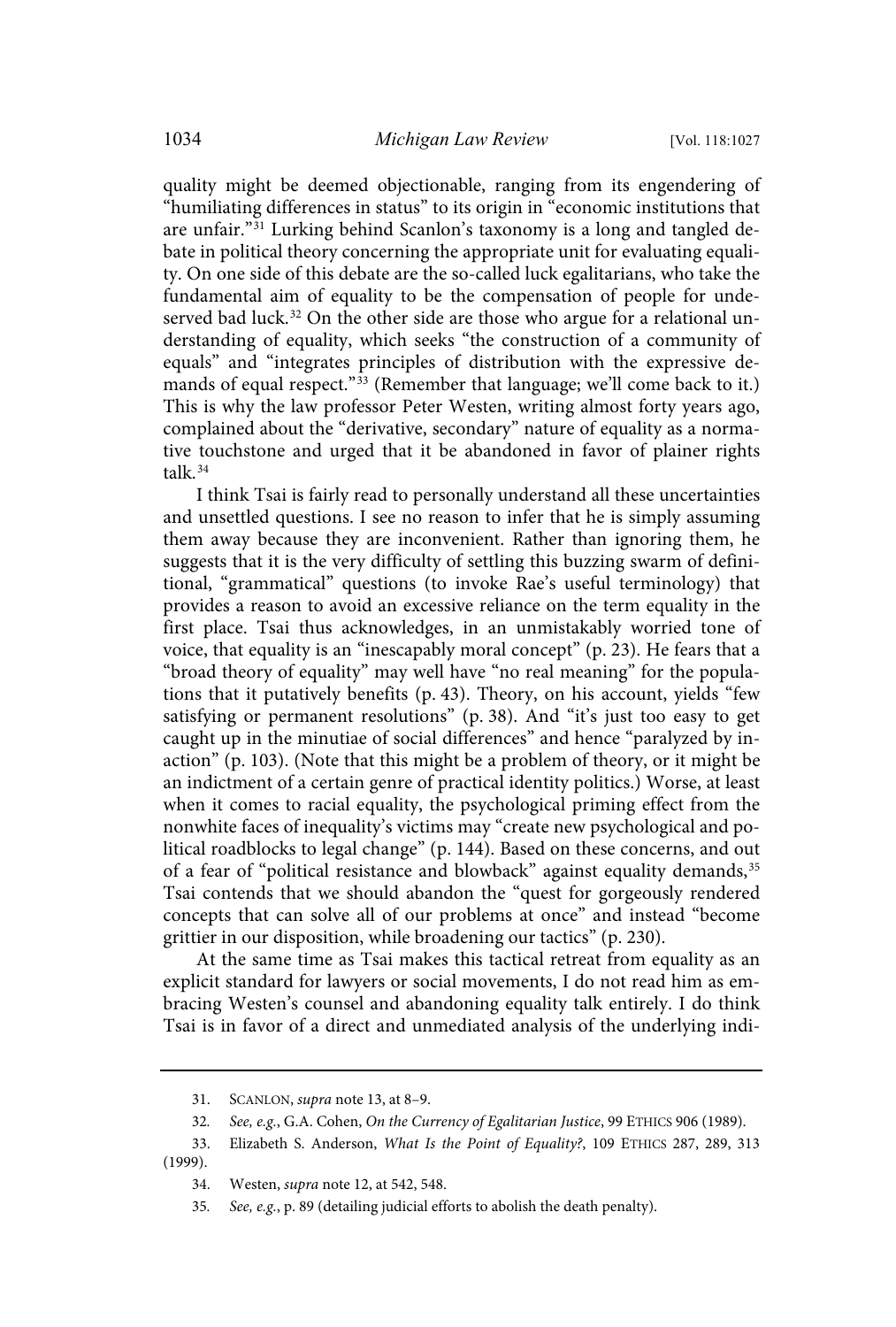vidual interests, and corresponding harms, that equality theory endeavors to systematize. Rather, he argues that a number of midlevel theory substitutes are needed for equality talk because of the barriers and frictions that equality talk is likely to induce (pp. 8–11). He invokes an American tradition of pragmatism, in which (very roughly speaking) knowing about the world is inseparable from acting within the world. He thus seeks to articulate "a form of pragmatism to protect our progress on equality and to find other ways of doing justice when we have trouble agreeing to do it explicitly" (pp. 37–40). This formulation echoes an antifoundationalist strand of pragmatist thinking that rejects "the tacit presupposition of much of modern philosophy that the rationality and legitimacy of knowledge require necessary foundations." <sup>36</sup> But Tsai also borrows a pragmatist metaphor from William James to the effect that "[i]f pragmatism is like a corridor, then the law of equality provides the overarching structure" (p. 40). That is, Tsai's is still a theory of equality, simply "by other means" (p. 37). Correspondingly, his pragmatism is fainthearted rather than full-throated. An open question necessarily remains about what nonempty idea of equality his argument depends upon, and how it is to be knitted into practical recommendations.

This incomplete turn from theory to "pragmatics" in turn drives the main line of argument articulated in the book. The core of Tsai's project is to illuminate ways in which advocates of equality can frame and advance their goals without provoking zero-sum partisan face-offs. Across the four main chapters of the book, he identifies and fleshes out four different substitutes roughly modeled on due process claims, demands for minimal rationality, a ban on cruel treatment, and an embrace of free speech rights—as alternatives to (or understudies for) equality. Given the range of examples employed in the book, I think Tsai is best read as proffering these understudies as not just specifically legal arguments, which can be tethered to different constitutional provisions in legal briefs, but instead as ethical orientations and rhetorical moves in debates over public policy. But there is no precision on this point. In respect to each of the four understudies, Tsai points to a historical instance in which equality values were advanced indirectly by insisting on the alternative value. Because the success of his overall argument depends on the success of these understudies, I briefly summarize each of them. I will return to evaluate some of their merits in the following Part.

First, Tsai's chapter on "fair play" offers an idea roughly analogous to constitutional due process. He focuses on landmark criminal procedure cases such as *Brown v. Mississippi<sup>37</sup>* and *McCleskey v. Kemp*.<sup>38</sup> In these two cases, the Supreme Court respectively embraced and then shied away from procedural fairness–based rulings that tracked worries about racial animus

<sup>36.</sup> Richard J. Bernstein, The Resurgence of Pragmatism, 59 SOC. RES. 813, 813–15 (1992).

<sup>37.</sup> 297 U.S. 278 (1936).

<sup>38.</sup> 481 U.S. 279 (1987).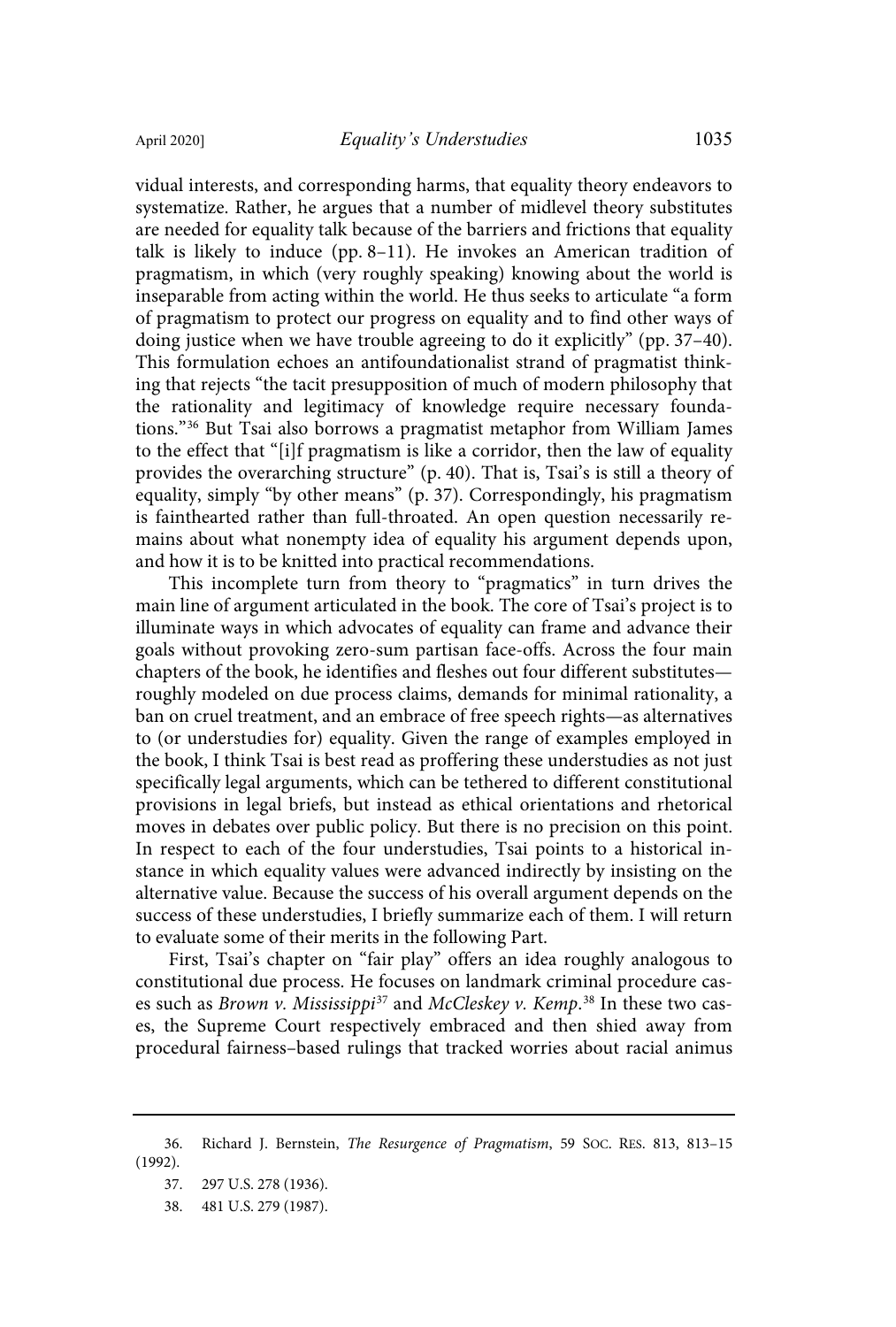in the criminal justice system. <sup>39</sup> Tsai points out that the black defendant in McCleskey mentioned, but failed to advance, a due process claim in favor of an emphasis on equal protection (p. 87). Tsai argues that this "omitted" due process argument could have been a less destabilizing—and hence a more attractive—basis for relief than any equality ground (p. 89). He also suggests that due process arguments are generally preferable for the separate reason that evidentiary questions are more easily addressed (p. 65). Discriminatory motive is notoriously hard to prove, he notes, but the extrinsic facts about how a case was handled will often be more readily available (p. 79). And even when a discriminatory motive is in evidence, it will often be too costly for a court to assign that label and to act accordingly (pp. 71–80).

The second equality understudy that Tsai offers is a demand for minimal rationality. In general, Tsai contends, a reasonableness rule that searches out "[w]eak justifications produced by hasty deliberation, or offered with utter contempt to the empirical reality of a situation," will prove a capable substitute for equality (p. 98). His leading example is the Supreme Court's decision in City of Cleburne v. Cleburne Living Center, Inc.,<sup>40</sup> which overturned a municipality's decision to exclude homes for people with intellectual disabilities as arbitrary and irrational, and hence a violation of the Equal Protection Clause.<sup>41</sup> Cleburne is the rare robust exercise of rational basis review under that Clause.<sup>42</sup> Although Tsai discusses the case's history based on the justices' own papers, he omits one feature of those deliberations that supports his account of the case as an instance of second-best reasoning: At the insistence of then-Justice Rehnquist, the Court first reached the question whether intellectual disability constitutes a suspect class and rejected this possibility.<sup>43</sup> But after this concession was made, Rehnquist was more open to finding for the Cleburne plaintiffs on rational basis grounds.<sup>44</sup> That is, the fatal deployment of rationality review flowed from precisely the kind of substitution-friendly compromise Tsai endorses—a compromise predicated upon the concern among some officials at the prospect of a destabilizing surfeit of valid challenges to state action.

Third, Tsai proposes an anticruelty rule. To illustrate, he invokes litigation concerning a late-nineteenth-century California ordinance requiring closely shaved hair for incarcerated men. <sup>45</sup> Neutral on its face, that law was "understood by every one" to target Chinese men with a queue and was in-

<sup>39</sup>. See pp. 54–55 (discussing Brown); pp. 81–83 (discussing McCleskey).

<sup>40.</sup> 473 U.S. 432 (1985).

<sup>41.</sup> Pp. 93–97; see also Cleburne, 473 U.S. at 450.

<sup>42.</sup> But it is not alone. See, e.g., Romer v. Evans, 517 U.S. 620 (1996) (invalidating a Colorado initiative that precluded municipal antidiscrimination legislation to protect gays and lesbians).

<sup>43</sup>. Cleburne, 473 U.S. at 442–46.

<sup>44.</sup> William D. Araiza, Was Cleburne an Accident?, 19 U. PA. J. CONST. L. 621, 647, 648 n.137 (2017). Tsai notes the second but not the first point. P. 97.

<sup>45.</sup> P. 138; see also Ho Ah Kow v. Nunan, 12 F. Cas. 252 (C.C.D. Cal. 1879) (No. 6546).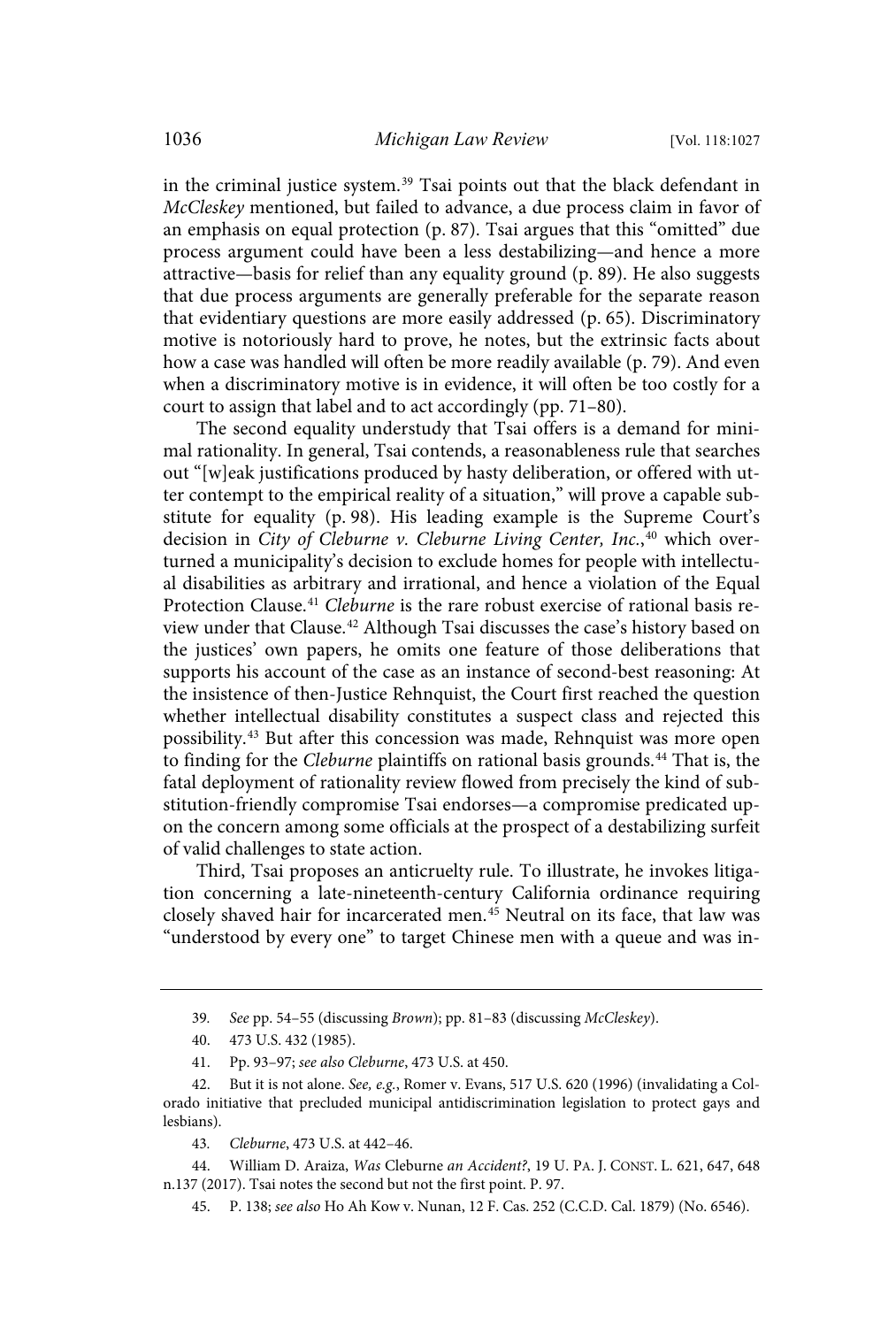dignitary harms.

validated on this ground as well as on the basis of its cruelty.<sup>46</sup> A more contemporary example Tsai offers is felon disenfranchisement, which has a racially disproportionate effect on the eligible voter pool (p. 145). He might have added the recently reinvigorated institution of solitary confinement,<sup>47</sup> which (at least on the basis of presently available evidence) appears to have a racially disparate distribution.<sup>48</sup> These examples make apparent that Tsai has a capacious understanding of cruelty that includes not just physical but also

Finally, Tsai points to the possibility that free speech claims can be employed as alternatives to equality claims. The argument here, in my view, is best understood in slightly different terms from the earlier three examples (although Tsai does not quite offer this distinction): It is not that free speech is a direct substitute for equality. It is rather that free speech is a necessary complement to equality claims. In part this is because the social fight for equality requires advocacy and speech. Hence, Tsai's leading example of the fourth understudy is NAACP v. Button,<sup>49</sup> which rejected on First Amendment free speech grounds Virginia's effort to regulate the NAACP out of existence as a way to defeat desegregation.<sup>50</sup> The other examples that Tsai provides—for example, a federal law that criminalizes encouragement of unlawful immigration (p. 202)—have the same function: It is not that their enforcement alone has any ameliorative effect on equality-related practices. It is rather that they clear the channels of political communication, and so enable equality's advocates to speak forthrightly and be heard by political allies.

In sum, Tsai purports to offer a toolkit for egalitarians that eschews both the definitional quandaries and the terminology of equality talk as we have long known it. Three of the four understudies that he proposes would operate as rough, presumably imperfect, substitutes. Although Tsai does not say as much, his fourth alternative has a rather different function as an enabling complement to equality-based arguments. In either capacity, though, his analysis frames the following question: How successful will the understudies be at doing the labor that under ordinary conditions would be done by equality?

49. 371 U.S. 415 (1963).

<sup>46</sup>. Ho Ah Kow, 12 F. Cas. at 255–57; see also pp. 137–40.

<sup>47.</sup> On the resurgence of solitary confinement in the 1990s, see KERAMET REITER, 23/7: PELICAN BAY PRISON AND THE RISE OF LONG-TERM SOLITARY CONFINEMENT (2016).

See Samuel Fuller, Comment, Torture as a Management Practice: The Convention Against Torture and Non-Disciplinary Solitary Confinement, 19 CHI. J. INT'L L. 102, 126 (2018) ("The data that does exist indicates that the American prison system as a whole has a disproportionate rate of solitary confinement among prisoners from racial minority groups, particularly among black prisoners.").

<sup>50.</sup> Pp. 185–87; see also Button, 371 U.S. at 444. On the context of massive resistance to school desegregation in Virginia, see Robert H. Birkby & Walter F. Murphy, Interest Group Conflict in the Judicial Arena: The First Amendment and Group Access to the Courts, 42 TEX. L. REV. 1018, 1021–24 (1964).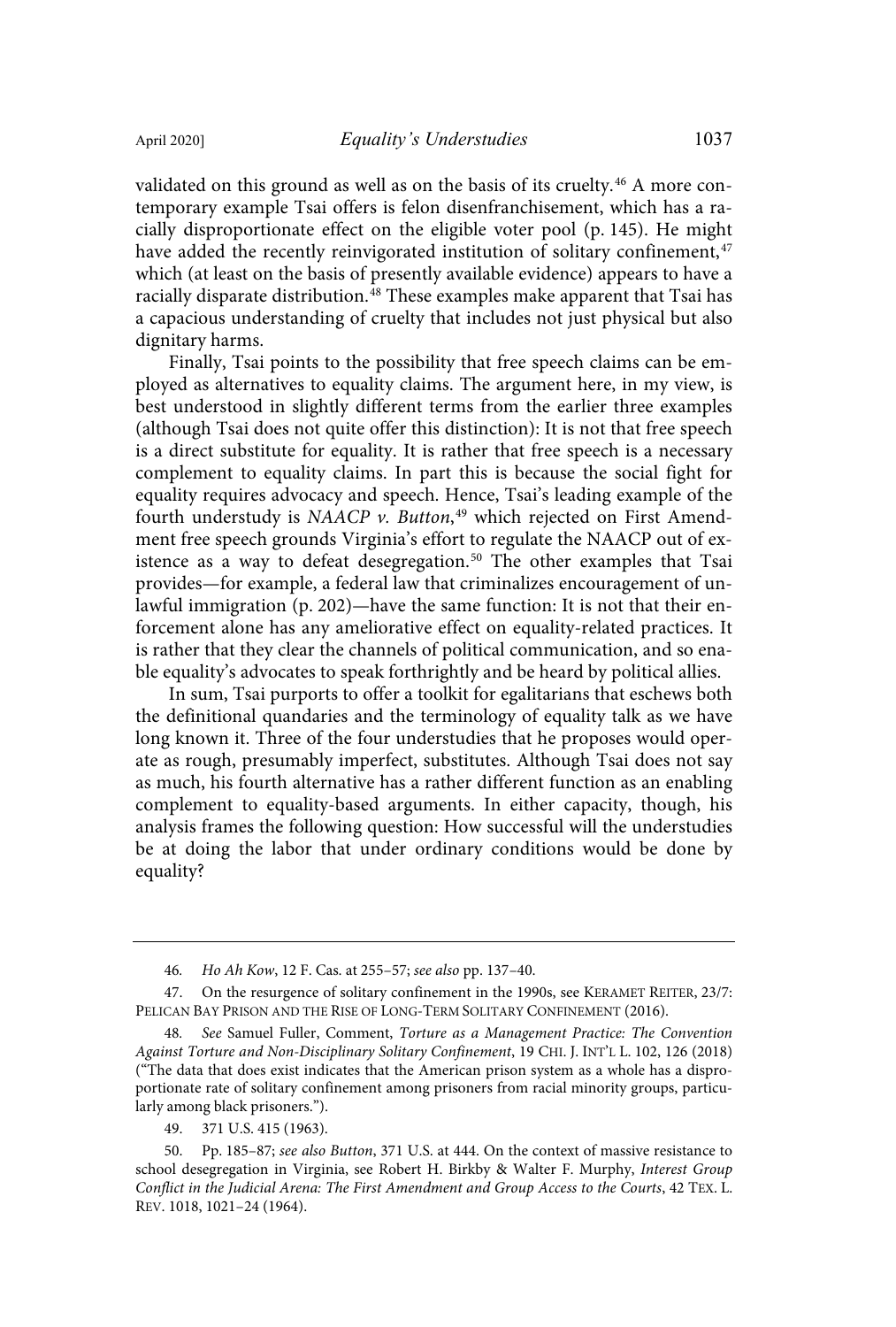#### II. A WORLD WITHOUT EQUALITY?

At a moment of perceived retrenchment and rollback for those struggling on behalf of historically and presently marginalized social groups, the idea that the arsenal of equality can be deepened, and hence rendered more effective, has obvious and powerful appeal for liberals and progressives. And the force and allure of Tsai's argument may be even more significant insofar as it transcends the particulars of our present historical conjuncture. For it is difficult to think of a period in history in which those who have power willingly ceded it to the marginalized without either violence or the threat of violence intervening.<sup>51</sup> As a result, it is difficult to think of a moment when claims for equality on behalf of a group that had been denied that entitlement were embraced without conflict. Equality and its pursuit always have a price. Conflict and the fragility of ensuing victories are constant handmaidens of equality struggles, not exceptional conditions. If this diagnosis holds, then Tsai's proposals do not apply only in extraordinary moments of backsliding of the kind that some think characterize the United States circa 2019. Rather, Tsai's proposals would obtain across the board. This potential generality to Tsai's claims on behalf of equality's understudies makes a careful analysis of their potency all the more pressing.

To evaluate Tsai's claims, I pursue two argumentative tacks in this Part. First, I consider whether there are general problems with the strategy of substituting some other value for equality. These general problems are unrelated to Tsai's specific election of understudies. Second, I examine more closely the adequacy of his proposed substitutes. On both scores, I flag reasons to be somewhat skeptical of the substitution strategy pursued in Practical Equality and of the possibility that one can pursue the normative goals Tsai embraces without some account of equality.

#### A. The Problematic Absence of Equality

To begin with, recall that Tsai does not follow Westen's lead in wholly abandoning equality as a regulative ideal.<sup>52</sup> To the contrary, it continues to play an organizing or architectural role in Tsai's analysis.<sup>53</sup> At the same time, however, he does not provide a clear account of which notion of equality matters or explain how that abstract notion is to be connected to the specific proposals and tactical choices of and between equality's understudies. As a

<sup>51</sup>. See Aziz Z. Huq, Democracy as Failure, 60 NOMOS (forthcoming 2020) (documenting the intimate connection between violence and both democracy's birth and its subsequent expansion). Note that by incorporating the threat of violence into this formulation, it encompasses the influential claim that democracy originates with elites' concessions in the face of a credible threat of popular violence. See Daron Acemoglu & James A. Robinson, Why Did the West Extend the Franchise? Democracy, Inequality, and Growth in Historical Perspective, 115 Q.J. ECON. 1167 (2000).

<sup>52</sup>. See supra text accompanying note 36.

<sup>53</sup>. See, e.g., p. 40.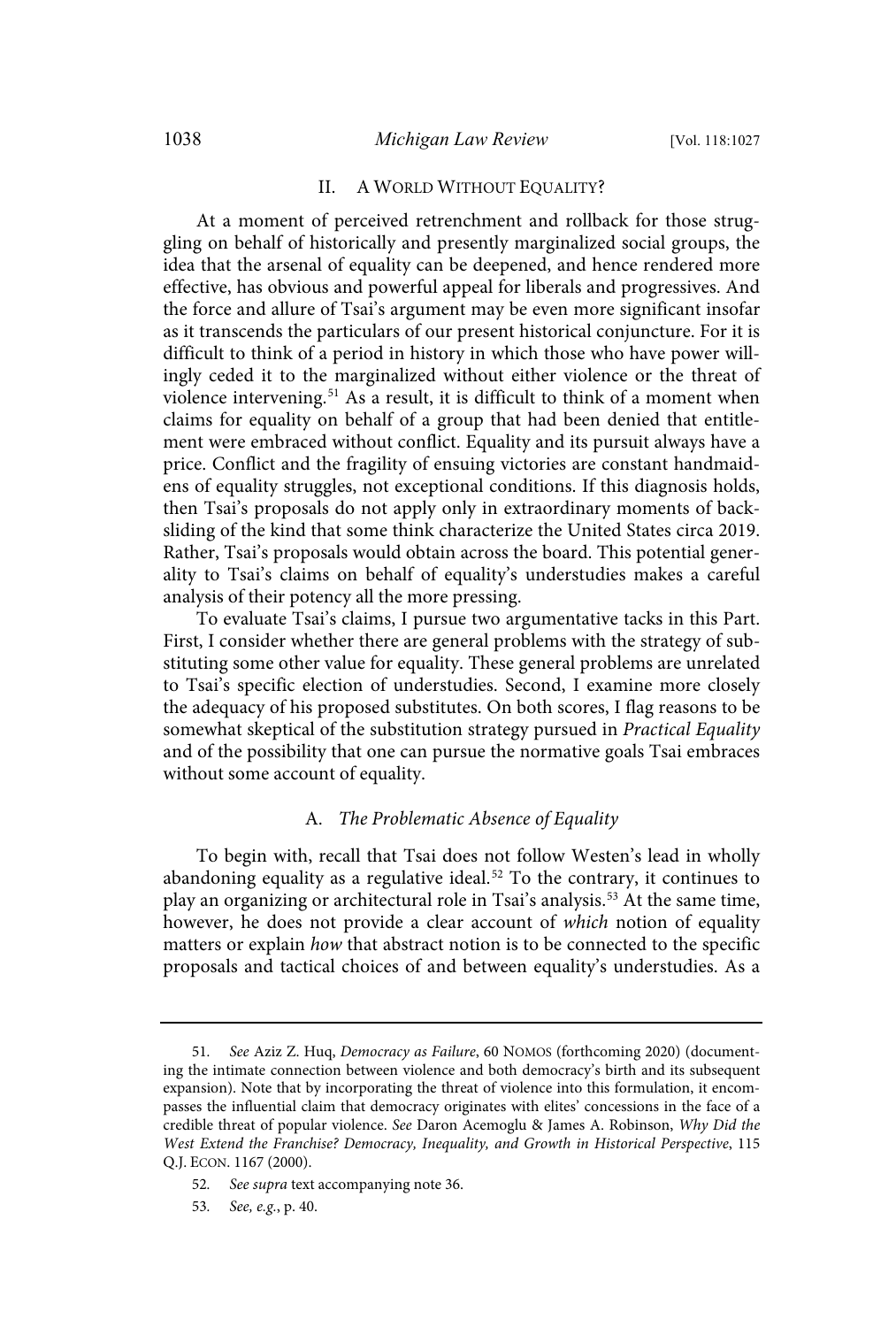result, it is simply not clear how the ideal of equality can or does serve as an "overarching structure" (p. 40) when its essential quality and immediate implications are unspecified.

To see the problems created by the lacuna, consider cases in which different claims of equality conflict. When this happens, the absence of a clear specification of equality as an overall organizing principle creates a problematic ambiguity in the normative implications of Tsai's argument. For instance, affirmative action disputes such as the one that has roiled Harvard<sup>54</sup> might on one reading be characterized as conflicts between different claims to equality. Roughly speaking, on one side is a claim to equal opportunity simpliciter (at least along certain margins), and on the other side is a claim to equal opportunity accounting for historical patterns of economic and social stratification. I don't see how any of Tsai's substitutes help us think through this conflict. Indeed, the one brief mention of affirmative action in Practical Equality is elusive to the point of evasion.<sup>55</sup> But I am not sure how one can usefully think about affirmative action without acknowledging this conflict of equalities. 56

Or consider the problem of exclusionary or racist political leaders and associated movements of the sort that have forcefully manifested in both Europe and the United States in the past few years, including Marine Le Pen, Geert Wilders, and Norbert Hofer.<sup>57</sup> Tsai recognizes that such movements can be "a clear and present danger to liberalism" (p. 219). He warns, however, against "denying them liberties simply because of who they are" (p. 222). But why? In fact, there is a long tradition of doing just that in Europe. Drawing on the work of political scientist Karl Loewenstein on "militant democracy," the Federal Constitutional Court of Germany banned the quasi-Nazi Socialist Reich Party in 1952 and the Communist Party of Germany in 1956.<sup>58</sup> At least twenty-one other democracies have experimented with various forms of party bans, with a range of results.<sup>59</sup> In order to explain why

54. See supra text accompanying notes 1–2.

58. Angela K. Bourne, Democratization and the Illegalization of Political Parties in Europe, 19 DEMOCRATIZATION 1065, 1067 tbl.1, 1073–74, 1080 (2012).

<sup>55</sup>. See p. 22. In contrast, other important recent treatments of discrimination and inequality have confronted the place of affirmative action in a general scheme of equality law. See, e.g., KHAITAN, supra note 13, at 215–40.

<sup>56.</sup> That much commentary does not acknowledge the conflict is simply an indication of its bad faith.

<sup>57</sup>. See, e.g., Katie Forster, Europe's New Fascism? The Far-Right Leaders Hoping to Take Power in 2017, INDEPENDENT (Nov. 15, 2016, 6:28 PM), https://www.independent.co.uk/news /world/europe/marine-le-pen-geert-wilders-norbert-hofer-rise-of-fascism-europe-far-rightleaders-donald-trump-a7417276.html [https://perma.cc/9CB8-XRB4]. For a discussion of the general phenomenon from a legal and constitutional perspective, see Aziz Z. Huq, The People Against the Constitution, 116 MICH. L. REV. 1123 (2018) (reviewing JAN-WERNER MÜLLER, WHAT IS POPULISM? (2016)).

<sup>59.</sup> TOM GINSBURG & AZIZ Z. HUQ, HOW TO SAVE A CONSTITUTIONAL DEMOCRACY 170–71 (2018). Ginsburg and I express reservations about militant democracy, but on grounds that are distinct from Tsai's. We elaborate the tactical questions at stake in Aziz Z. Huq & Tom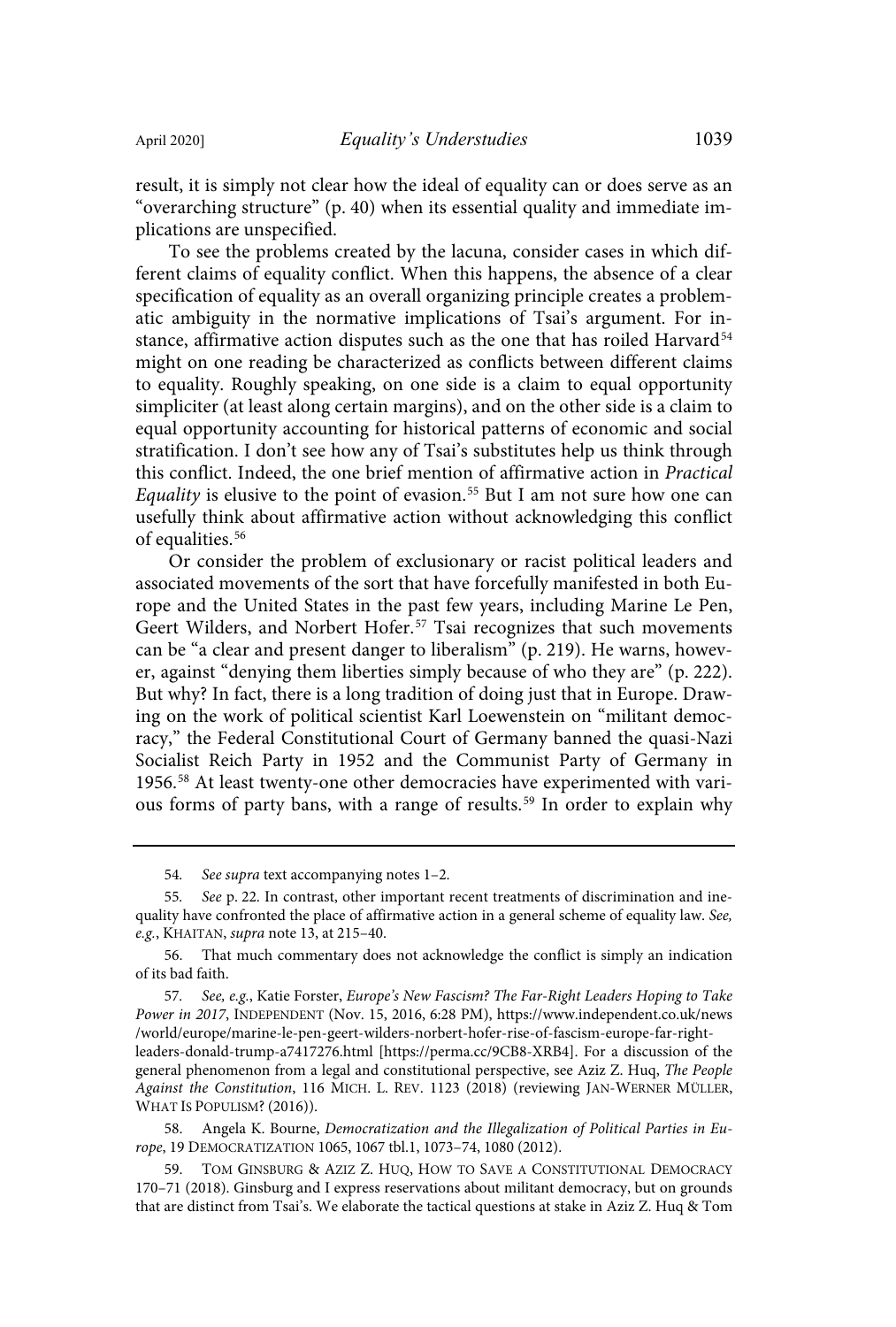such measures are ruled out from equality's toolkit, I think that one must do more than merely suggest that they make "the pursuit of equality collapse. upon itself."<sup>60</sup> That did not happen in midcentury Germany. More is needed to demonstrate that other polities will likely take a more destructive path.

The concern raised by such ambiguity would be minor if conflicts between variant formulations of equality were infrequent. But Rae has demonstrated that such conflicts are pervasive. Indeed, a central implication of Rae's analysis is that for almost any given equality claim, the basic "grammar" of equality means that there is typically some alternative claim that is available in opposition to whatever equality argument one chooses to make. Underscoring this dynamic, Rae makes the paradoxical observation that the "one idea that is more powerful than order or efficiency or freedom in resisting equality" is "equality itself."<sup>61</sup> So it is with Harvard's efforts to fold in minorities that have long been excluded; so it is with Elizabeth Warren's wealth tax proposal, which was parried in effect with the principle of equal opportunity.<sup>62</sup> In the U.S. context, one especially important potential conflict arises between race- and class-based conceptions of inequality, with white working-class interests often juxtaposed in something like a zero-sum contest with those of minority communities.<sup>63</sup> That is, the current moment of populist resurgence is itself animated by a felt clash of equalities (even if it will not often be articulated in those terms on the battlefield of daily politics).

Given this large domain of uncertainty, I think it is fair to say that Tsai samples a number of egalitarian intuitions without explaining how they hang together, or even whether some coherent normative vision can be found underpinning their selection. To the extent that Practical Equality is read as a political manifesto, this is not a problem: one is entitled to cobble together whatever bundle of policies will appeal to one's median voter. But to the extent that it is a more scholarly contribution, the absence is an acute one. Without some account of what work equality's understudies are supposed to do, or a metric against which to evaluate them, it is simply unclear how Tsai's proposed alternatives can be assessed in the first place.

Uncertainty about where equality leads is compounded by a difficulty in Tsai's method for prescribing a route to get there. He occasionally refers to his strategy as one of pursuing the "second best" (p. 91). His terminology re-

61. RAE ET AL., supra note 11, at 150; id. at 138–40 (analyzing the "mutual exclusion" arising when "equalities rule each other out").

62. See Cowen, supra note 8.

Ginsburg, Democracy Without Democrats, CONST. STUD. (forthcoming 2020) (analyzing the role of timing in the tactics of democratic defense).

<sup>60</sup>. See p. 222.

<sup>63</sup>. See Alan Abramowitz & Jennifer McCoy, United States: Racial Resentment, Negative Partisanship, and Polarization in Trump's America, 681 ANNALS AM. ACAD. POL. & SOC. SCI. 137, 137–38 (2019) (arguing that a "reaction to the growing racial, ethnic, religious, and gender diversity of the American electorate produced a surprising win for Donald Trump"); Marc Hooghe & Ruth Dassonneville, Explaining the Trump Vote: The Effect of Racist Resentment and Anti-Immigrant Sentiments, 51 PS: POL. SCI. & POL. 528, 529–30 (2018) (similar findings).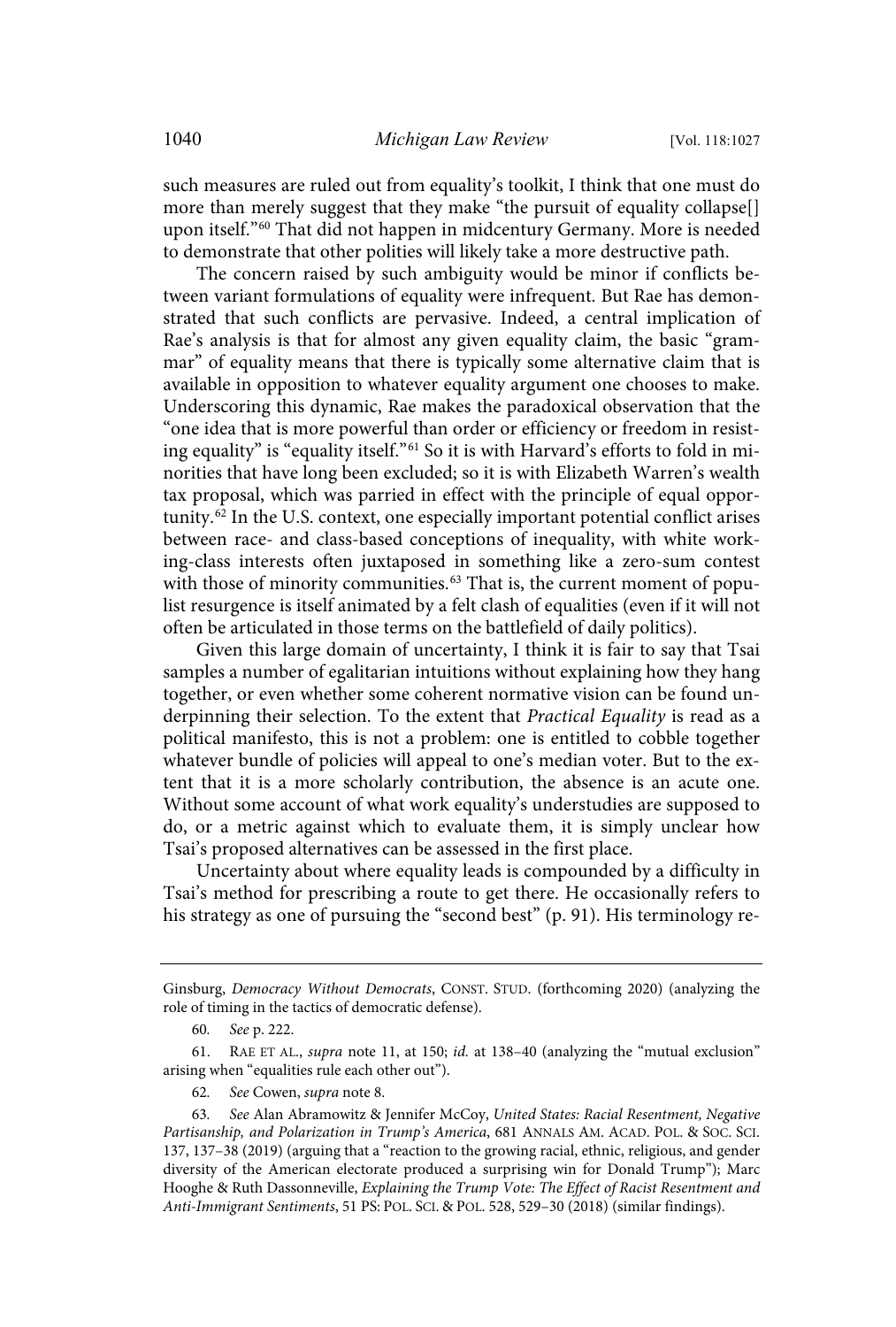calls a well-known theorem in welfare economics entitled the "theory of the second best."<sup>64</sup> Although Tsai might mean the term in a colloquial sense, the technical theorem is illuminating too. In rough paraphrase, the theorem holds that if one of the assumptions that support a social welfare–optimizing policy fails, then one cannot simply make some small adjustment to account for that failure.<sup>65</sup> Rather, under second-best conditions, there will be deep uncertainty over how best to advance social welfare.

To be sure, Tsai is not a welfarist, and so the theorem as originally specified is not directly applicable to his argument. Nevertheless, a form of the second-best problem may be, mutatis mutandis, relevant to his analysis in the following way: Tsai infers from the existence of current obstacles to equality that it is better to tack toward equality's understudies as a means to more effectively ascend to reach a position of greater equality. Many of his examples point to the possibility of short-term gains from this approach. But it is far from clear that under the counterfactual conditions identified by Tsai, short-term gains would translate into sustainable, long-term decreases in inequality (even bracketing the vagueness of that term in Tsai's analysis). Here is the worry in a somewhat stylized form: The question is not simply whether an equality understudy will generate an increase in equality-relevant outcomes. It is also whether it will lock the system into that limited increase and thereby make larger gains in the future infeasible.

Consider, by way of analogy, the role of regional trade agreements in promoting global free trade. Regional treaties can promote trade between signatory nations, but may increase the difficulty of achieving a global trade settlement.<sup>66</sup> It may work, that is, as a "local maximum" that impedes further advances. Hence, advocates of greater global free trade must make a difficult predictive calculation: Given the observed political economy of the world, is a regional reform likely to yield a durable local maximum that precludes reforms with even bigger payoffs down the road?

Essentially the same predicament faces equality's understudies: It may be that an anticruelty rule or a pro–free speech rule has the effect of mitigating some immediate effects of inequality. But by that very step, one might reduce the urgency of more systemic equality-facing reforms, and thus retard the larger mission of equality.<sup>67</sup> Incrementalism is sometimes portrayed as an especially potent reform strategy, but I suspect that its vitality is very much a

<sup>64.</sup> R.G. Lipsey & Kelvin Lancaster, The General Theory of Second Best, 24 REV. ECON. STUD. 11, 11 (1956); see also Aziz Z. Huq, Structural Constitutionalism as Counterterrorism, 100 CALIF. L. REV. 887, 904–05 (2012) (discussing the theorem's application to law).

<sup>65.</sup> Lipsey & Lancaster, supra note 64.

<sup>66.</sup> For a survey of debates on whether regional trade treaties inhibit global free trade, see, for example, Caroline Freund & Emanuel Ornelas, Regional Trade Agreements, 2 ANN. REV. ECON. 139 (2010).

<sup>67.</sup> Note that this should not be a problem for those who represent the immediate victims of inequality, who ought to prioritize their clients' interests. For a fascinating discussion of how this works in practice, see Derrick A. Bell, Jr., Serving Two Masters: Integration Ideals and Client Interests in School Desegregation Litigation, 85 YALE. L.J. 470 (1976).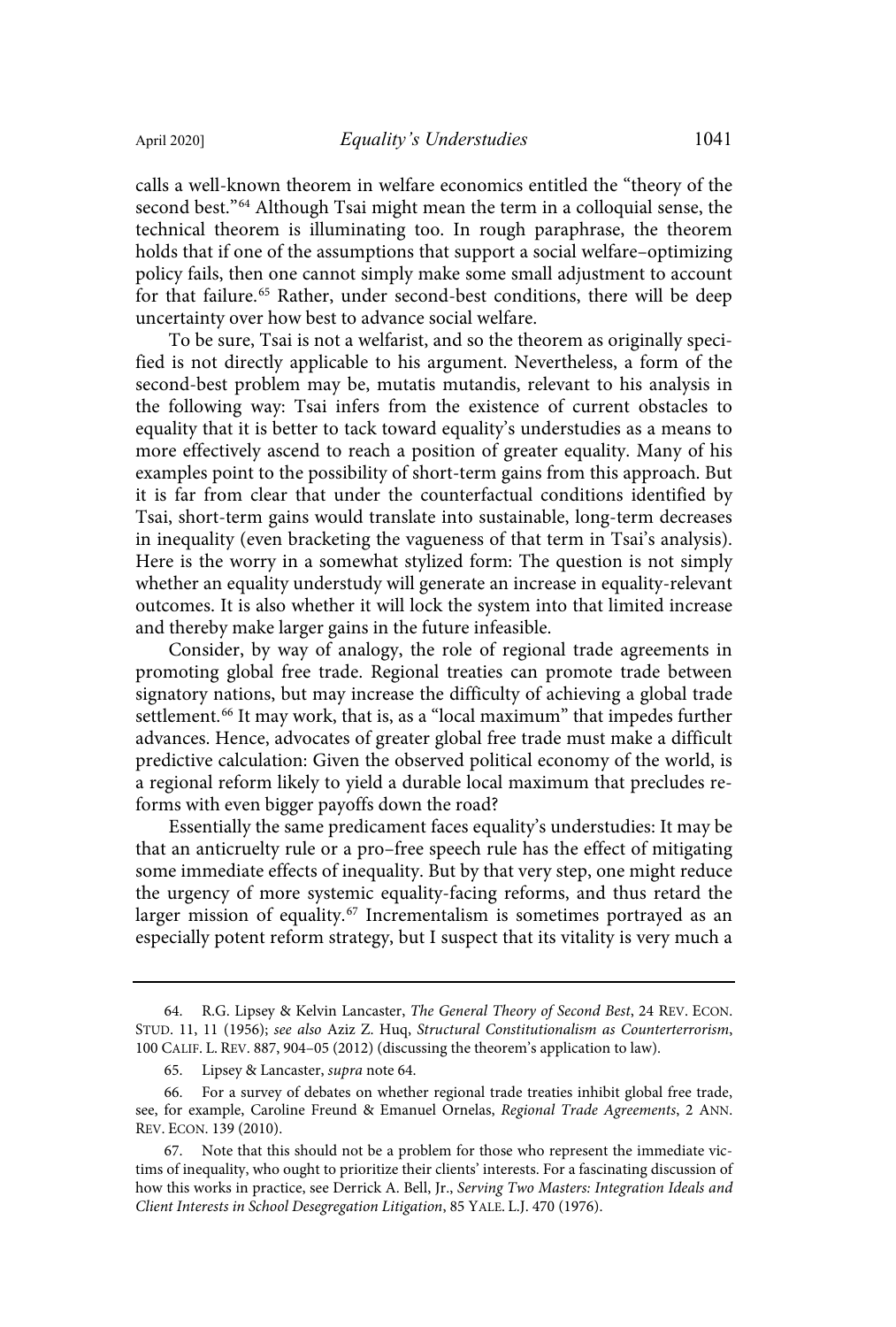contextual matter. <sup>68</sup> To predict which pathway of legal or institutional reform ultimately yields the most egalitarian outcomes requires a difficult diagnosis of present and impending political conditions and outcomes. Tsai does not undertake this political analysis. But without that work, it is difficult to know whether the short-term gains that he prefers are warranted by the long-term trade losses adhering to egalitarian reform projects. 69

But let us bracket these concerns for a moment. Let us say that there is an adequate specification of equality, and also that we have in hand political prognostications sufficiently clear to make unavoidable intertemporal tradeoffs. Even then, another obstacle remains. Tsai is not clear as to whether understudies will always be available for equality. And there is at least one domain of social organization in which their availability should not be taken for granted. One of Scanlon's accounts of equality takes the form of a principle of political fairness that "depends on the structure of the process through which individual[ representatives] are chosen." <sup>70</sup> On Scanlon's account, this in turn requires "equal access to the means for attaining office and, more generally, influencing policy through the electoral process."<sup>71</sup> But I doubt that any of Tsai's understudies can plausibly be involved as a substitute for this species of equality. Rationality, for example, has not proved an adequate means of preventing restrictions on the franchise, such as voter identification requirements, that are sometimes motivated by discriminatory intent.<sup>72</sup> Nor has rationality review mitigated whatever burden is imposed by voter identification laws. <sup>73</sup> (Interestingly, and contrary to Tsai's thesis, some such laws have fallen under equality review simpliciter. <sup>74</sup>) In the contemporary

70. SCANLON, supra note 13, at 77.

71. Id. at 80. But see Charles R. Beitz, Procedural Equality in Democratic Theory: A Preliminary Examination, 25 NOMOS 69, 70–71 (1983) (doubting the moral standing of equal participation rights).

72. E.g., N.C. State Conference of the NAACP v. McCrory, 831 F.3d 204, 219, 234 (4th Cir. 2016) (invalidating a voter identification law as predicated on a racial motive), cert. denied, 137 S. Ct. 1399 (2017).

73. Crawford v. Marion Cty. Election Bd., 553 U.S. 181, 185–204 (2008) (upholding the Indiana state voter identification law against a facial challenge under the Fourteenth Amendment's Equal Protection Clause).

<sup>68.</sup> For a nuanced treatment of incrementalism as a political strategy, see Saul Levmore, Interest Groups and the Problem with Incrementalism, 158 U. PA. L. REV. 815 (2010).

<sup>69.</sup> Tsai expresses a concern that equality-focused litigation strategies risk the creation of "tragic" precedents. P. 12. But a decision upholding a discriminatory policy without passing clearly on an equality claim can be equally tragic. There is no reason a priori to think that the incentive effects of a bad decision on equality grounds will be different from those from a bad non-equality decision. The ultimate resolution of the travel ban case arguably has the latter character, since the Court largely evaded the quality question. See Huq, supra note 7. Yet its incentive effects in terms of future policy are likely the same as those generated by an equalityfacing decision.

<sup>74</sup>. See, e.g., McCrory, 831 F.3d at 219; Veasey v. Abbott, 830 F.3d 216, 243–65 (5th Cir. 2016) (striking down the Texas state voter identification law as racially discriminatory under section 2 of the Voting Rights Act).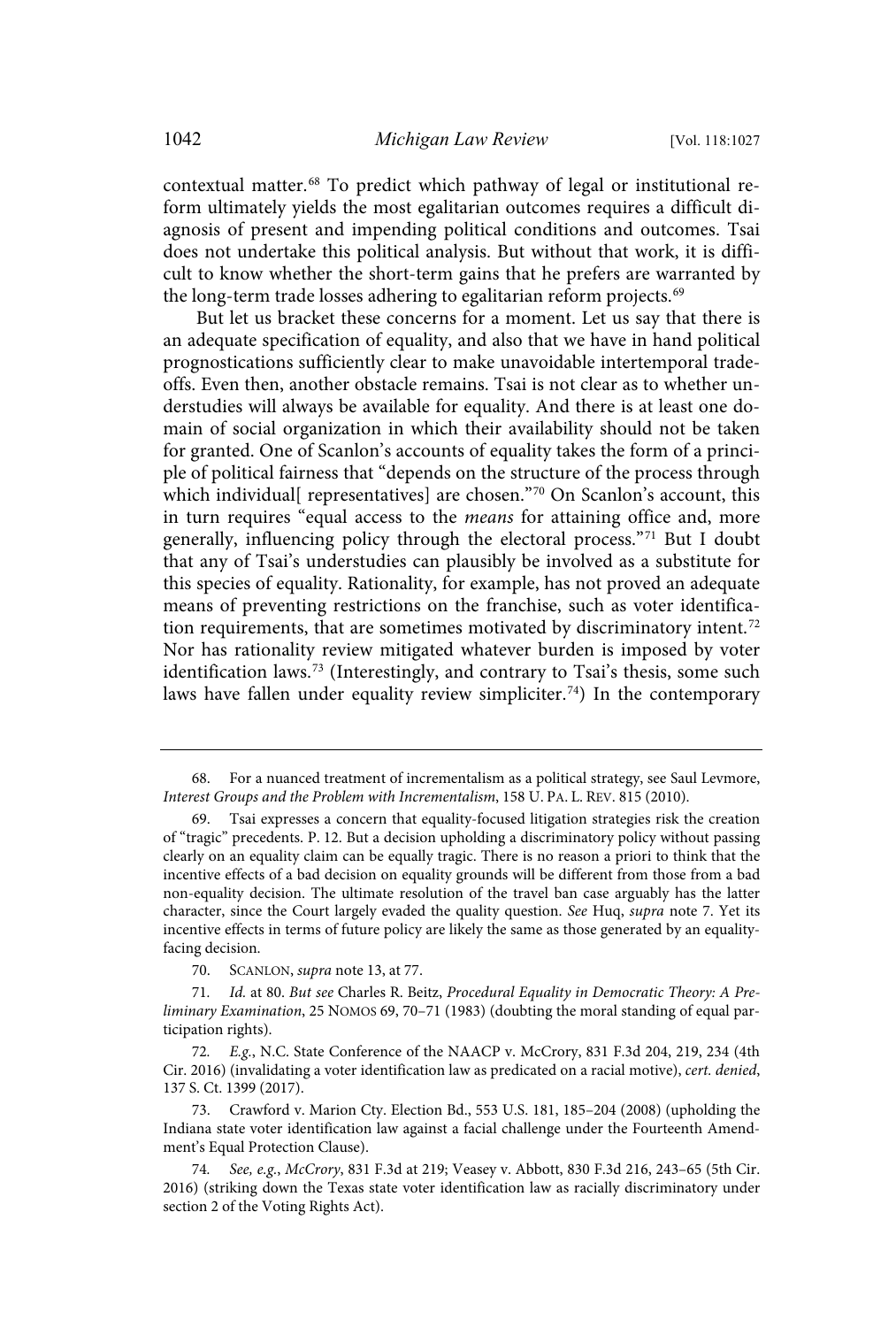creates a further difficulty because it will often be either unclear, or even profoundly unknowable, whether a specific electoral measure was based on racial grounds, partisan grounds, or an inarticulate alloy of the two.<sup>75</sup> Mere "rationality" does not help us decide how to characterize the resulting complex reality.

On the other hand, the fourth of Tsai's understudies, free speech, can actually operate as an impediment to state efforts to facilitate equal access to "influencing policy" <sup>76</sup> through campaign finance reform legislation. Equality is "not a legitimate objective of laws regulating campaign finance" under the current jurisprudential dispensation. <sup>77</sup> Because the motivating goal of campaign finance reform since the Progressive Era has been the mitigation of political distortions that inevitably result from social inequalities,<sup>78</sup> free speech concerns can often work at loggerheads with equality.<sup>79</sup> It is difficult to see at present any sort of complementarity of the kind evinced in NAACP v. Button, <sup>80</sup> let alone the prospect that free speech law can operate as a fullblown substitute for an equality principle. Perhaps the best that can be hoped for, as my colleague Genevieve Lakier has contended, is the possibility of critique based on judges' failure to "take serious account of economic, political, and social context" in First Amendment law.<sup>81</sup> The relation between such critique and the concrete prospect of reform, however, is sufficiently etiolated at this moment of rampant formalism and empirical negligence as to warrant a measure of pessimism.

I do not mean to exclude the possibility that there are other avenues of reform—in effect, other "understudies"—that might be mobilized to egalitarian ends in the electoral and political arenas. For example, Bertrall Ross has recently developed a compelling argument that focuses not on rights but on

79. Michael S. Kang, The Brave New World of Party Campaign Finance Law, 101 CORNELL L. REV. 531, 532 (2016) ("[The] Roberts Court . . . consistently strikes down nearly every kind of campaign finance regulation it has reviewed, from aggregate contribution limits, to restrictions on corporate electioneering, to public financing."); id. at 547.

80. 371 U.S. 415 (1963); see supra note 50.

81. Genevieve Lakier, Imagining an Antisubordinating First Amendment, 118 COLUM. L. REV. 2117, 2156 (2018).

<sup>75</sup>. Compare Cooper v. Harris, 137 S. Ct. 1455, 1479 (2017) (treating race as a proxy for party), with id. at 1496–97 (Alito, J., concurring in the judgment in part and dissenting in part) (positing a choice between race or party as a criterion of analysis).

<sup>76.</sup> SCANLON, supra note 13, at 80.

<sup>77.</sup> David A. Strauss, The Equality Taboo, 2015 U. CHI. LEGAL F. 509, 509.

The basic thought was expressed by Elihu Root in the speech that once elucidated the jurisprudence. See United States v. UAW, 352 U.S. 567, 571 (1957) ("The idea [behind campaign finance restrictions] is to prevent . . . the great railroad companies, the great insurance companies, the great telephone companies, the great aggregations of wealth from using their corporate funds . . . to send members of the legislature . . . to vote for their protection and the advancement of their interests . . . ." (second alteration in original) (quoting Elihu Root, The Political Use of Money (Sept. 3, 1894), in ADDRESSES ON GOVERNMENT AND CITIZENSHIP 141, 143 (Robert Bacon & James Brown Scott eds., 1916))).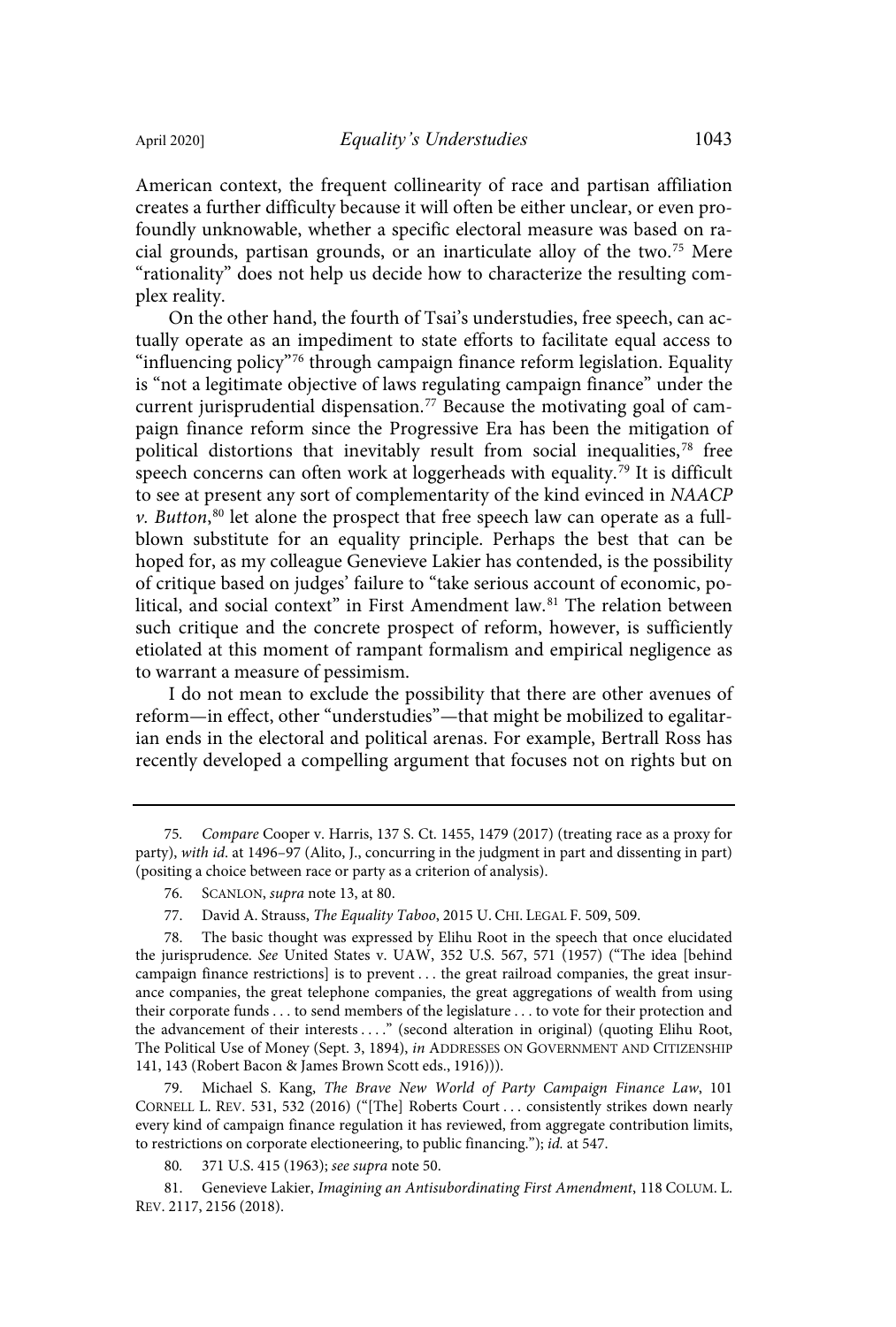political empowerment as a response to inequality.<sup>82</sup> But the larger thrust of this Section remains, even accounting for those further alternatives: there are domains of social and political activity in which Tsai's understudies are ineffective or even counterproductive. This exacerbates the other concerns I have flagged here—that Tsai's argument demands a more specified conception of equality than the one he supplies, and that it provides no means for resolving the pervasive conflicts between different forms of equality. Together, all three hesitations should prompt caution about the threshold wisdom of jettisoning the ideal of equality even before one reaches the substance of Tsai's specific understudies.

## B. The Adequacy of the Understudies

Sometimes, a substitute performer is better than the real thing. I have, for example, heard it said that the Chicago performance of Lin-Manuel Miranda's Hamilton is better than the version on Broadway in New York. (This also strikes me as the sort of thing we midwesterners say to make ourselves less envious.) For Tsai, however, the opposite problem arises: it is not clear that his substitutes can do the work that he wants them to. This is so as a matter of both practice and theory. And the worry holds whether one looks across the four understudies or at each individually.

To begin with, it is relevant, but hardly decisive, to observe that there are instances in which non-equality arguments have been lodged against policies that are blatant engines of inequality and subordination—and have utterly failed. For example, one of the threshold challenges to the Japanese American internment initiated in 1942 was framed on nondelegation grounds; equal protection concepts took a backseat because of uncertainty as to whether the Fifth Amendment's Due Process Clause incorporated an antidiscrimination component.<sup>83</sup> In Plessy v. Ferguson, similarly, the Court tested the validity of Louisiana's requirement of separate "white" and "colored" railroad carriages by asking whether it was "reasonable, and . . . enacted in good faith for the promotion of the public good, and not for the annoyance or oppression of a particular class."<sup>84</sup> The Plessy Court rejected the argument from reasonableness (Tsai's second understudy) by stressing the epistemic

<sup>82.</sup> Bertrall L. Ross II, Addressing Inequality in the Age of Citizens United, 93 N.Y.U. L. REV. 1120, 1127 (2018) ("[A] more promising legal intervention would focus on incentivizing political campaigns to mobilize the poor. Once campaigns target the poor in their mobilization activities, representatives are likely to see the electorate in a less biased way, while experiencing more pressure to adopt the redistributive policies necessary to ameliorate economic inequality.").

<sup>83.</sup> Hirabayashi v. United States, 320 U.S. 81, 83 (1943) (identifying both nondelegation- and discrimination-based challenges). But note that antidiscrimination norms at this time had not been folded into federal constitutional law in any robust form. Michael J. Klarman, Race and the Court in the Progressive Era, 51 VAND. L. REV. 881, 883 n.13 (1998).

<sup>84.</sup> 163 U.S. 537, 549–50 (1896).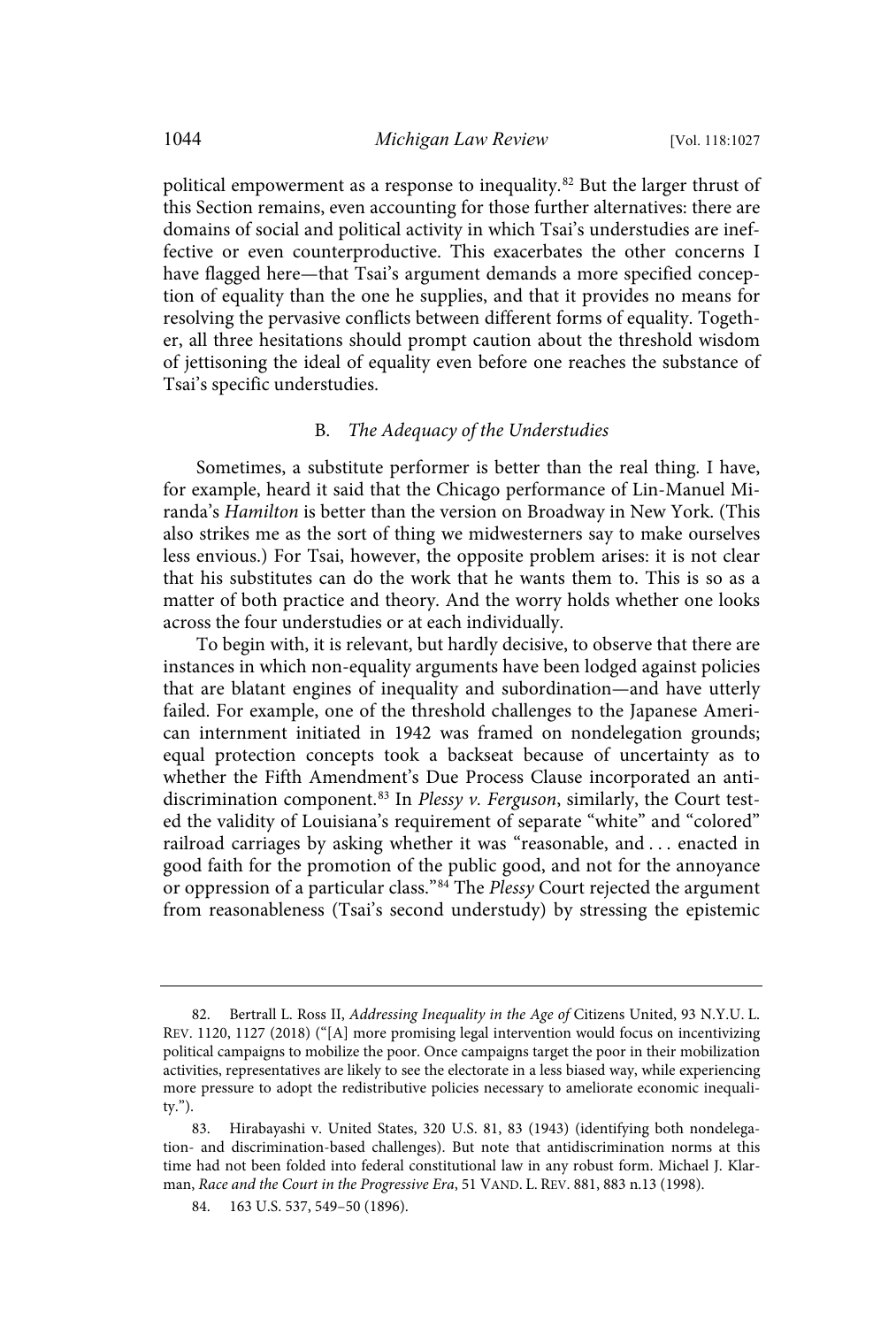difficulty of drawing a conclusion against the state.<sup>85</sup> Finally, in Williams  $v$ . Mississippi, the Court upheld a suite of facially race-neutral restrictions that the state had imposed on the franchise with the aim of excluding African Americans because of the absence of a perfect fit between the regulated class

and race. <sup>86</sup> At a minimum, these examples demonstrate that Tsai's solution is no global panacea. In some of the most crucial moments of egalitarian struggle in U.S. history, equality's understudies are just as disarmed as the lead herself.

But this pattern of failures is also allied with a profound theoretical difficulty. A central problem, running across all of his alternative tactics, is that Tsai does not account for the possibility that the very forces that impede equality's progress would also (dare I say, perhaps, equally?) impede the path of its understudies. Much of equality law has an implicit or explicit redistributive coloration. The most immediately available solution to inequality, after all, would seem to be a reallocation of some sort of resource from the advantaged to the disadvantaged. Redistribution will be resisted predictably by those who are already advantaged by the status quo.<sup>87</sup> Anything else would be surprising.

If the reason for resistance to equality claims rests upon a desire to not see resources redistributed, it is unclear why an alternative means to the same end would succeed where equality has failed. Why would a dominant group, which is currently enjoying a disproportionate share of the status quo's harvest, not oppose equality's understudies with as much fervor as they resisted equality itself? Perhaps they will not realize the redistributive or corrective force of those understudies in as crisp and clear a fashion as they recognize the force of equality claims? I am skeptical that it is easy to sneak egalitarian redistribution past its opponents merely by draping it in a new label. During periods of constitutional transition, for example, when there are multiple legal issues up in the air and many means for redistributing resources, studies suggest that powerful elites still in practice maintain tight control over the extent of redistribution.<sup>88</sup> There is little reason to think that legal and constitutional conflict in the wake of a constitution's creation

<sup>85</sup>. Plessy, 163 U.S. at 550–51 ("[W]e cannot say that a law which authorizes or even requires the separation of the two races in public conveyances is unreasonable, or more obnoxious to the Fourteenth Amendment than the acts of Congress requiring separate schools for colored children in the District of Columbia . . . .").

<sup>170</sup> U.S. 213, 222 (1898) ("[T]he operation of the constitution and laws is not limited by their language or effects to one race. They reach weak and vicious white men as well as weak and vicious black men . . . ."). Williams had argued that Mississippi law required that jurors be qualified voters, yet the state's suffrage criteria unconstitutionally excluded blacks. Id. at 214.

<sup>87.</sup> RAE ET AL., supra note 11, at 148 ("[A]dvantaged groups do not act under an impulse for self destruction." (emphasis omitted)).

<sup>88.</sup> Michael Albertus & Victor Menaldo, Gaming Democracy: Elite Dominance During Transition and the Prospects for Redistribution, 44 BRIT. J. POL. SCI. 575, 577 (2013).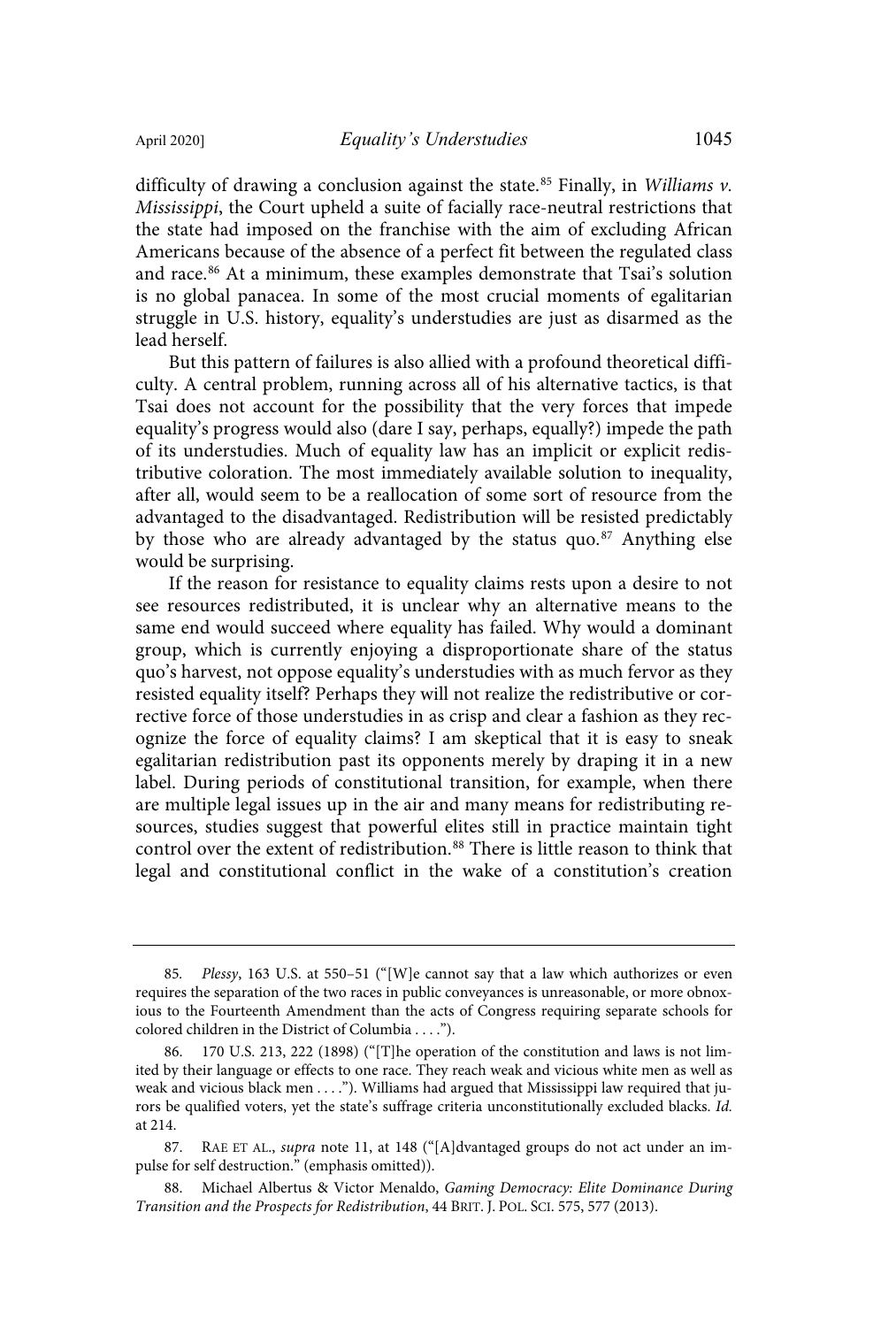would yield a different outcome.<sup>89</sup> Elites are indeed more likely to be able to identify covert efforts at redistribution because they would be dissimilar from other forms of ordinary legislation. Even if that were not the case, the enabling effect of a legal change's low salience on the prospect of redistribution would be dissipated by Tsai's book-length effort to draw attention to equality's alternatives. His interjection into public debates would therefore have something of a self-defeating character.

The problem of obdurate political resistance to redistribution does not improve if the reform does not transfer money or resources from one person or group to another. Even if the law engages in leveling up, say by vesting a subordinate group with costless legal rights such as citizenship or the franchise, this might have the effect of depriving the superordinate group of relative standing or status engendered by the very fact of hierarchy. As Richard McAdams has pointed out, race discrimination in the United States has historically been "a means of producing group status." It can serve that function, however, only if social hierarchies and "esteem-producing racial biases" are sustained.<sup>90</sup> McAdams's powerful account suggests that progressive reorganizations of status will meet fierce resistance even if there is no material good at stake. Even efforts to erase status-based stratification, therefore, will yield countermobilizations.

The concern I've expressed with the futility of substituting for equality is rather abstract. It can be rendered more concrete, though, using Tsai's own examples. Consider again Plessy v. Ferguson.<sup>91</sup> According to Tsai, the "path not taken" in Plessy hinged on an argument from what is today called the dormant commerce clause—that is, the notion that a discriminatory state regulation of railcars fell outside the reserved powers of the states and instead fell within an exclusive federal domain pursuant to the Commerce Clause (pp. 45–47). But *Plessy*'s majority explicitly rejected that argument,<sup>92</sup> just like it rejected the argument from reasonableness.<sup>93</sup> Worse, even on those occasions that the Court was asked to invalidate railroad legislation based on overt racial bias, it continued to find ways to duck the question as late as the 1940s. 94

<sup>89.</sup> Consider, for instance, post–Eastern bloc Hungary, which has experience a rapid democratic decline that courts have been unable to hinder. János Kornai, Hungary's U-Turn: Retreating from Democracy, 26 J. DEMOCRACY 34, 36 (2015).

<sup>90.</sup> Richard H. McAdams, Cooperation and Conflict: The Economics of Group Status Production and Race Discrimination, 108 HARV. L. REV. 1003, 1008, 1064 (1995).

<sup>91.</sup> 163 U.S. 537 (1896).

<sup>92</sup>. Id. at 548 ("In the present case no question of interference with interstate commerce can possibly arise, since the East Louisiana Railway appears to have been purely a local line, with both its termini within the State of Louisiana.").

<sup>93</sup>. See supra text accompanying note 85.

<sup>94</sup>. See R.R. Comm'n of Tex. v. Pullman Co., 312 U.S. 496 (1941) (abstaining rather than ruling on an equal protection challenge to a Texas rule prohibiting African American porters).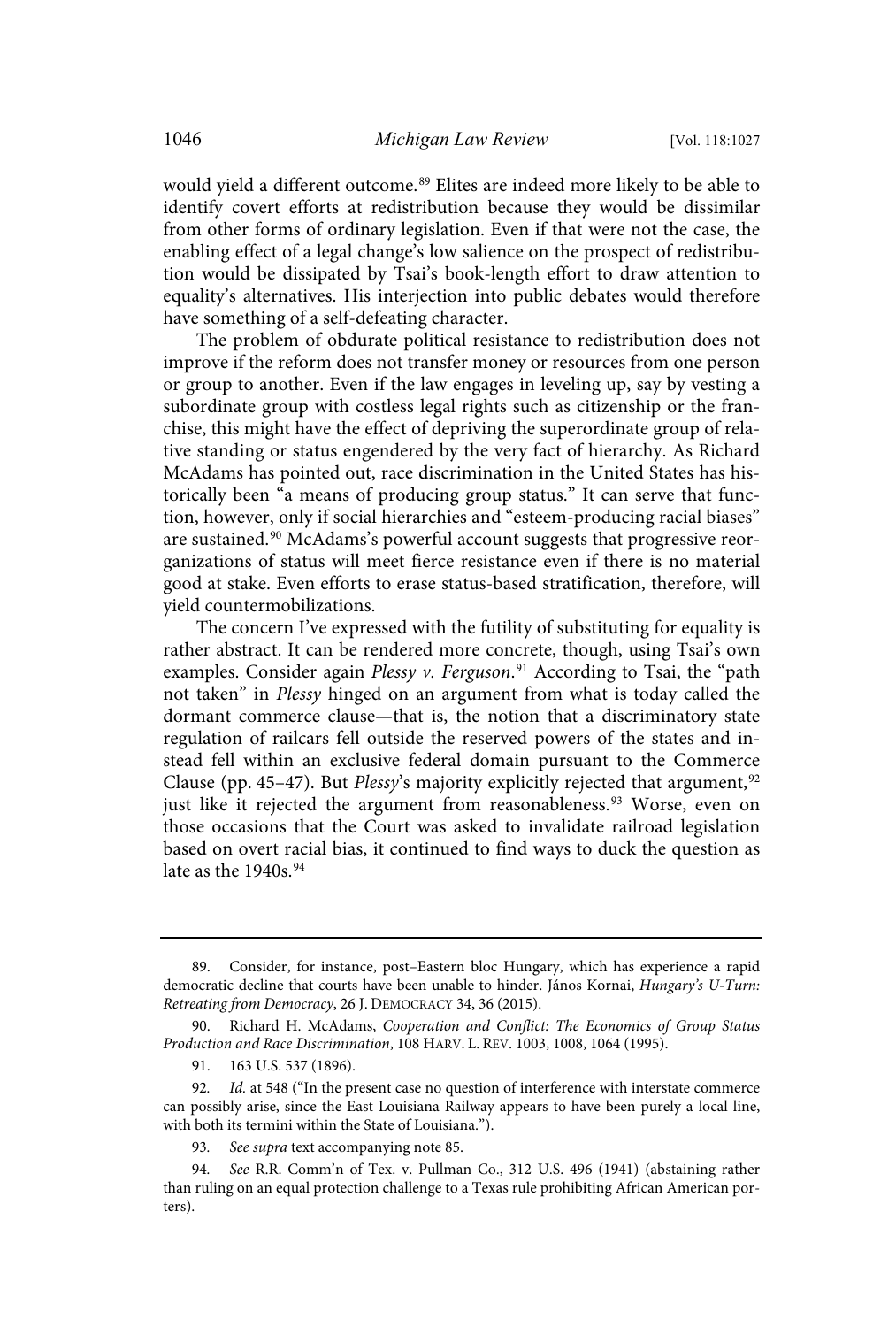to query whether they in fact can perform the same work on the ground as equality. I have already registered a concern that First Amendment free speech doctrine as currently configured is more hostile to than facilitative of equality concerns. <sup>95</sup> So I am unconvinced that present free speech doctrine will have any egalitarian effect—and a radical refashioning of the doctrine is presently implausible.<sup>96</sup> Building on elements of the analysis so far, I will therefore focus on Tsai's due process and anticruelty proposals to suggest that they will not suffice to play the role that Tsai hopes them to fulfill.

Take first the idea of due process.<sup>97</sup> At least under present doctrine, this principle has force only if the government acts in a way that is discretely targeted at a specific person, and not if it alters legal entitlements through a general law.<sup>98</sup> Accordingly, much state action that might impinge on (some understanding of) equality does not impinge on the domain covered by due process. Even where due process does apply, it is hardly clear that it can supply an alternative to equality concerns. Focusing on criminal justice, Tsai suggests that due process can do the work of preventing state officials from "using outrageous and unreliable methods" (pp. 72–73). But at least so far as criminal justice goes, among the most inegalitarian elements of current practice is the power to stop and search pedestrians without probable cause, a power that the Warren Court explicitly blessed. The ensuing "stop and frisk" tactic, when applied unevenly across different geographic areas with varying racial geographies, solidifies existing racial stratification and perhaps even exacerbates the extent of such inegalitarian layering.<sup>99</sup> Due process norms do little to impede the use of tactics that are legally and factually justified in the

<sup>95</sup>. See supra text accompanying notes 79–81.

<sup>96.</sup> For an argument that the Court treats disfavored speakers differently, and with less care, than favored speakers, see Aziz Z. Huq, Preserving Political Speech from Ourselves and Others, 112 COLUM. L. REV. SIDEBAR 16 (2012).

<sup>97.</sup> At times, Tsai uses the idea of "procedural justice." P. 67. This term is now associated with Tom Tyler's theory of legal compliance. See TOM R. TYLER, PSYCHOLOGY AND THE DESIGN OF LEGAL INSTITUTIONS 37–41 (2007) (defining procedural justice). But procedural justice so defined is not necessarily a substitute for equality. The thrust of Tyler's theory is that manifestations of procedural justice increase the tendency of those who interact with state actions to comply subsequently with the law. TOM R. TYLER & YUEN J. HUO, TRUST IN THE LAW: ENCOURAGING PUBLIC COOPERATION WITH THE POLICE AND COURTS 49–58 (2002) (discussing the role of procedural justice in causing people to accept third-party decisions). But an increased willingness to obey the law is not the same as more equal or more just treatment. Much depends, rather, on the content of the substantive law.

<sup>98</sup>. See Bi-Metallic Inv. Co. v. State Bd. of Equalization, 239 U.S. 441 (1915); Londoner v. City of Denver, 210 U.S. 373 (1908).

<sup>99</sup>. See Aziz Z. Huq, The Consequences of Disparate Policing: Evaluating Stop and Frisk as a Modality of Urban Policing, 101 MINN. L. REV. 2397, 2409–12 (2017) (arguing against the use of street stops, even if legal, on the basis of their racially stratifying effects); cf. pp. 64–65.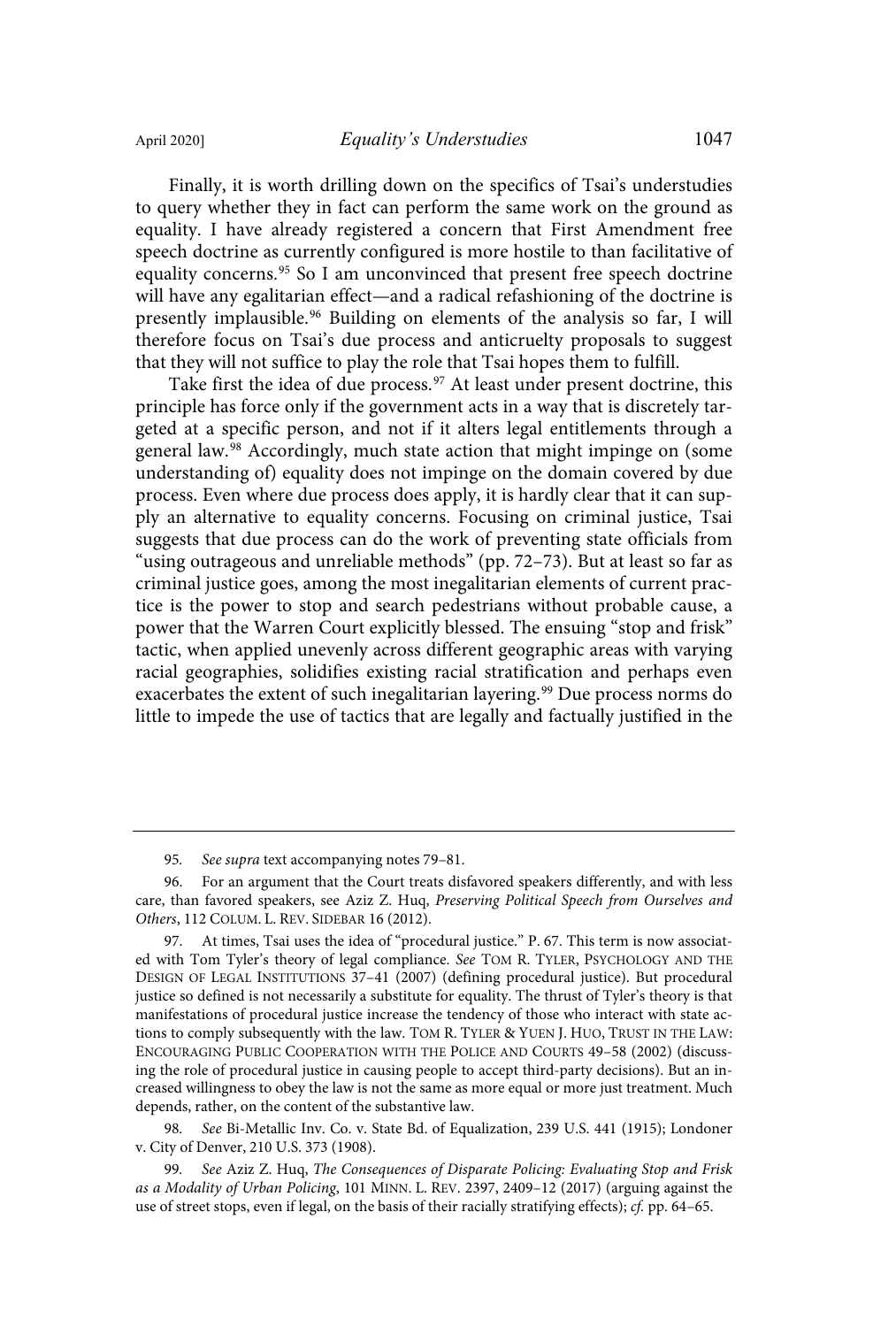individual case, like stop and frisk, but that have the effect, when applied in the aggregate, of increasing the extent of pernicious forms of inequality.<sup>100</sup>

Or consider Tsai's suggestion that McCleskey v. Kemp<sup>101</sup> might have turned out differently had it been argued on due process grounds focusing on the standardless discretion exercised by district attorneys in Georgia bringing capital charges (pp. 87–88). If the Court had taken that path, however, the problems of racial bias and disproportionality in the application of the death penalty would have remained unaddressed. It would not have been a "second-best response to concerns of political backlash" as Tsai suggests (p. 91), but rather a precisely tailored fix that may have helped McCleskey and no other defendant. It is simply unknowable whether a more formal standardization of prosecutorial decisions to seek a capital sentence would have led to greater or lesser inequality. For all we know, under such counterfactual conditions, a rigid rule in lieu of a flexible standard could have eliminated whatever discretionary mercy then existed in this part of the Georgia criminal justice system.<sup>102</sup> Worse, we cannot know whether a more robust due process doctrine would not have led to a similar political and jurisprudential backlash. There is reason to think it would indeed have had this effect. For even before McCleskey was decided, influential arguments were made against the federal judiciary's enforcement of constitutional norms related to fair criminal trials through the writ of postconviction habeas.<sup>103</sup>

Finally, I am not convinced by Tsai's assertion that due process violations will be easier to prove than bad motive (p. 70). Often, it will be just as hard to show procedural irregularities in the opaque context of criminal justice as it is to demonstrate bad intent. In any adjudicative system characterized by informality, similar difficulties will arise. Even where process is more formalized (such as at the trial stage of criminal adjudication), there will often be loosely regulated decision points at which unequal treatment of similarly situated litigants might emerge without any ready means of scrutiny or regulation. In practice, litigants will often lack the resources or procedural means to show that similarly situated individuals were treated differently from them. Absent some comparative data, a claim of per se improper process may well founder.

Alternatively, consider anticruelty norms as a substitute for equality. As of April 2019, a majority of the Court had flipped from solicitude about the

<sup>100.</sup> For instance, algorithmic bail and sentencing tools can have racial stratification effects even if they are accurate (in the sense of having low rates of false positives and false negatives). Aziz Z. Huq, Racial Equity in Algorithmic Criminal Justice, 68 DUKE L.J. 1043 (2019).

<sup>101.</sup> 481 U.S. 279 (1987).

<sup>102.</sup> That said, increased discretion in the federal criminal sentencing system has led to more rather than less racial inequality. See Crystal S. Yang, Have Interjudge Sentencing Disparities Increased in an Advisory Guidelines Regime? Evidence from Booker, 89 N.Y.U. L. REV. 1268, 1333 (2014).

<sup>103.</sup> The locus classicus of this concern was an influential, albeit highly flawed, article by Paul M. Bator, Finality in Criminal Law and Federal Habeas Corpus for State Prisoners, 76 HARV. L. REV. 441, 452–53 (1963).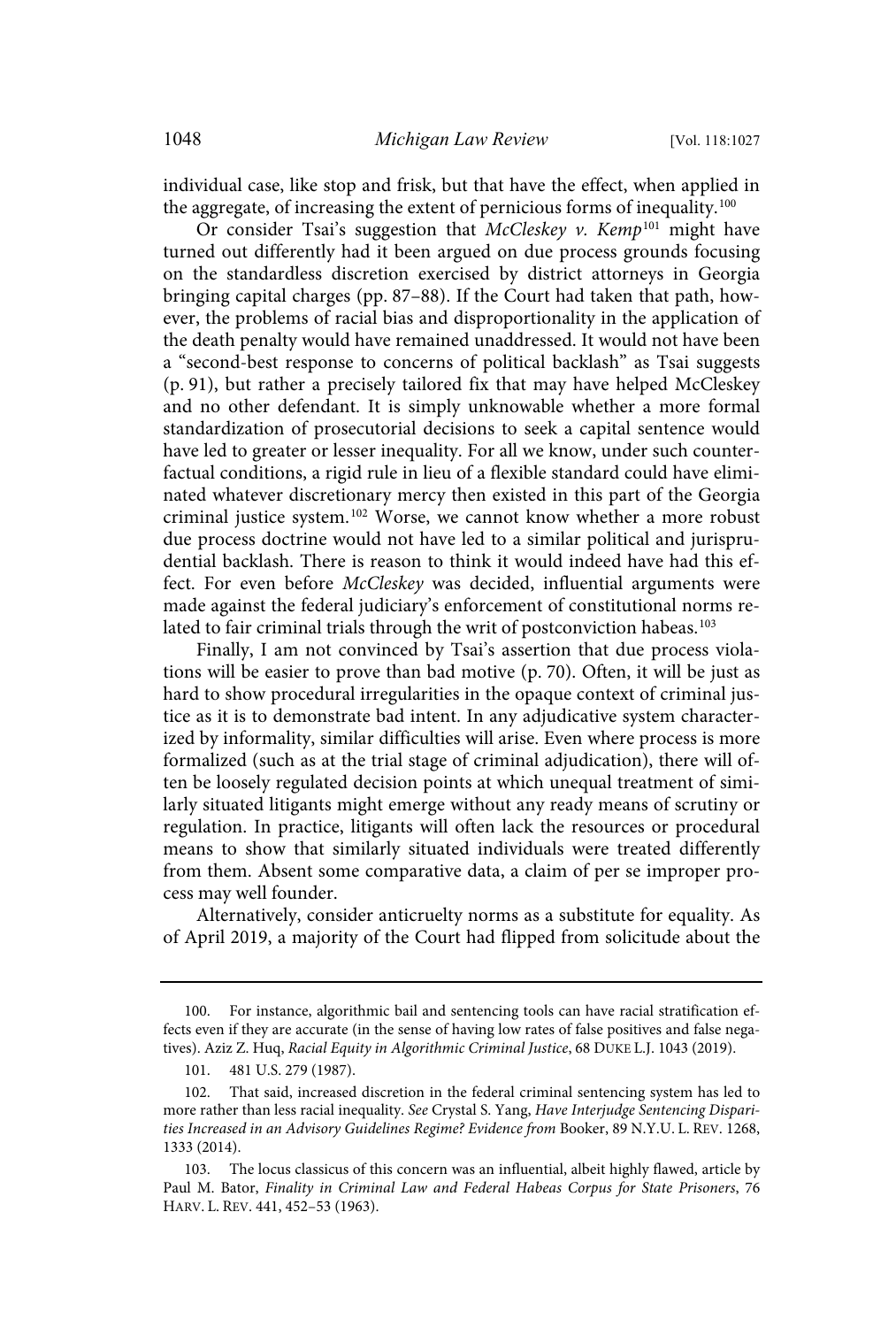risk that innocent defendants may be executed to a positive hunger for a rapid delivery of the ultimate punishment.<sup>104</sup> This dynamic has already generated a sharp and public complaint from the usually mild-tempered Justice Breyer. <sup>105</sup> Whatever one makes of this hungry judicial embrace of death, it is hardly compatible with the potency of anticruelty as a value in lieu of equality. More generally, it is far from clear that we are equally empathetic to all manifestations of suffering without regard to the identity of the person claiming that experience. The American Medical Association, for example, cautions that physicians tend to believe that "Hispanic and African American patients experience less severe pain than whites, when in fact they report comparable pain."<sup>106</sup> If physicians trained in the diagnosis of physical pain systematically misrecognize the pain of (nonwhite) others, it would be astonishing to find that judges, legislators, or members of the general public performed better. To the contrary, there is every reason to expect that a reliance on empathy, which is the basis of the anticruelty norm, will reproduce a stratified titration of care and remediation across superordinate and subordinate social groups.

To summarize, both an analysis of the possibility of substituting for equality in the abstract and a close scrutiny of the specific understudies proposed by Tsai reveal a host of difficulties. There is no reason to think that equality's understudies will have a path that is substantially less onerous than equality itself to a more equitable set of social arrangements. In their particulars, moreover, Tsai's understudies seem now to be either orthogonal to or at odds with equality concerns (e.g., free speech and due process) or underwhelming, simply inefficacious substitutes (e.g., due process and anticruelty). I am thus not convinced that equality talk can or should be abandoned anytime soon.

## III. WHY EQUALITY (AGAIN)?

So we return once more to the obdurately complex and occasionally fugitive ideal of equality. The force of Tsai's threshold bill of particulars against the concept remains: Equality is an idea that seems to do as much as political rhetoric to preserve the status quo ante of educational and status privilege (the Harvard case), white national identity (the travel ban case), and economic inequality (the wealth tax) as it does to mitigate visceral social divi-

<sup>104</sup>. See Bucklew v. Precythe, 139 S. Ct. 1112, 1134 (2019) ("If litigation is allowed to proceed, federal courts 'can and should' protect settled state judgments from 'undue interference' by invoking their 'equitable powers' to dismiss or curtail suits that are pursued in a 'dilatory' fashion or based on 'speculative' theories." (quoting Hill v. McDonough, 547 U.S. 573, 584–85 (2006))).

<sup>105</sup>. See Adam Liptak, Over 3 A.M. Dissent, Supreme Court Says Alabama Execution May Proceed, N.Y. TIMES (Apr. 12, 2019), https://www.nytimes.com/2019/04/12/us/politics /supreme-court-alabama-execution-.html [https://perma.cc/9DHD-AWE2].

<sup>106.</sup> Ronald Wyatt, Pain and Ethnicity, 15 A.M.A. J. ETHICS 449, 451 (2013).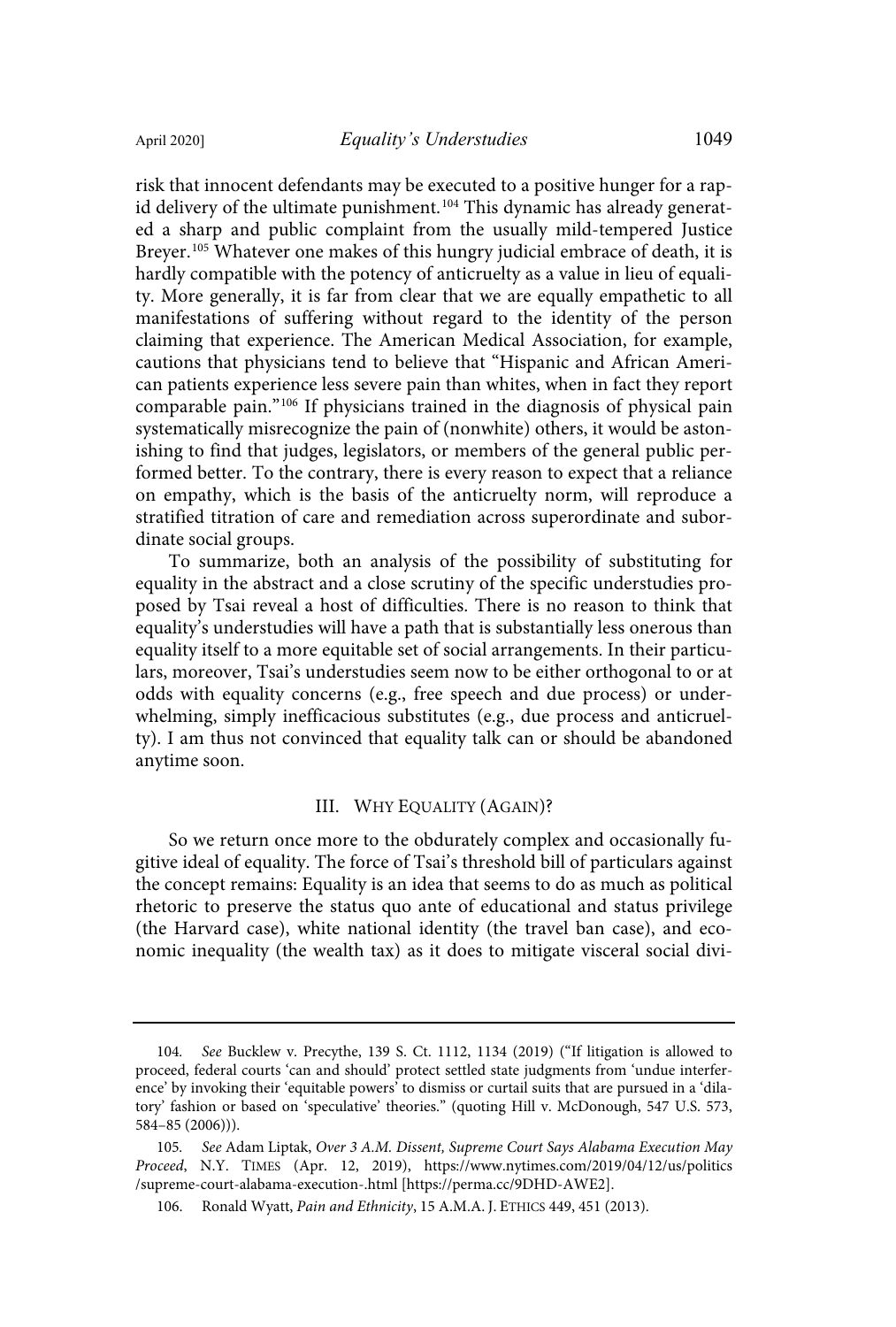sions and yawning gaps in life-cycle opportunities.<sup>107</sup> When Tsai complains that "we can't solve any real problems at [a high] level of generality" (p. 38), he is effectively and precisely diagnosing a core problem in equality. Its internal pluralism is rendered inevitable by what Rae calls an implicit "grammar" that allows for many different equality claims to be made by altering the comparator groups, the traits being compared, and the baseline of entitlements in the world.<sup>108</sup> Yet equality parades across the public stage as if it were a self-evident truth.

Rather than turning away from equality, though, I think the more profitable pathway is the one suggested in Elizabeth Anderson's essay What Is the Point of Equality?<sup>109</sup> Anderson's compelling response is that to champion equality is to seek "to end oppression" through the "construction of a community of equals" that "integrates principles of distribution with the expressive demands of equal respect." <sup>110</sup> Or take instead Tarun Khaitan's eloquent recent formulation of discrimination law's aim as the promotion of human flourishing by "reduc[ing] . . . pervasive, abiding, and substantial relative disadvantage between certain types of groups." <sup>111</sup> To be sure, these definitions require more specification of what counts as "oppression" or when it is legitimate for a certain social group to be subject to abiding "disadvantage." But by asking why we have recourse to the ideal of equality—a question that did not occur to political thinkers for many centuries<sup>112</sup>—Anderson and Khaitan provide an orienting lodestar to sift disputes about affirmative action, the exclusion of national or religious groups from the polity, or the effort to reduce a nation's Gini coefficient. They show the point, and not just the form, of equality. This orientation provides not just prescriptive guidance but also a foundation for critique. Most obviously, when the Court sententiously propounds syllogisms such as "[t]he way to stop discrimination on the basis of race is to stop discriminating on the basis of race," it offers a vantage point from which to critique the vacuity, pomposity, and even hypocrisy of such an assertion when made in a context of persistent racial stratification and calls for white supremacy. 113

Of course, this is not the only possible account of equality's ambition.<sup>114</sup> I invoke it here because I think its substance is persuasive, not because I think that merely invoking it is enough to persuade. The hard work of equality, though, is in the public and juridical exposition of these ambitions, and

<sup>107.</sup> See supra text accompanying notes 1-9.

<sup>108.</sup> RAE ET AL., supra note 11, at 15.

<sup>109.</sup> Anderson, supra note 33.

<sup>110</sup>. Id. at 288–89.

<sup>111.</sup> KHAITAN, supra note 13, at 18.

<sup>112.</sup> FLEISCHACKER, supra note 17, at 2.

<sup>113.</sup> Parents Involved in Cmty. Sch. v. Seattle Sch. Dist. No. 1, 551 U.S. 701, 748 (2007).

<sup>114</sup>. Cf. Kenji Yoshino, The New Equal Protection, 124 HARV. L. REV. 747, 748 (2011) ("The end of traditional equality jurisprudence, however, should not be conflated with the end of protection for subordinated groups.").